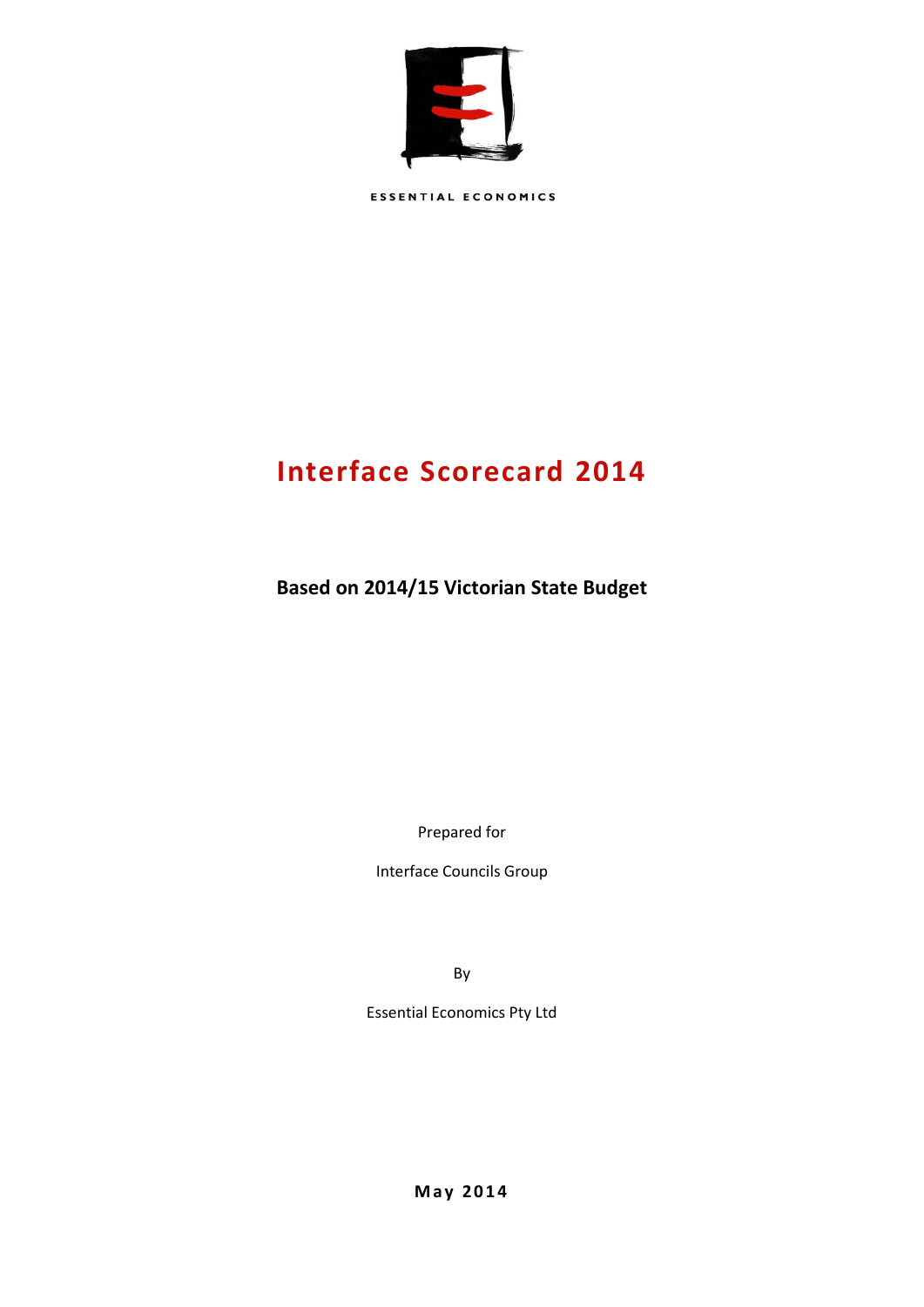### **Authorship**

| Report stage | Author                          | Date        | Review        | Date        |
|--------------|---------------------------------|-------------|---------------|-------------|
| Draft report | Andrew Rossiter<br>John Noronha | 22 May 2014 | John Henshall | 22 May 2014 |
| Final report | John Noronha                    |             |               |             |

#### **Disclaimer**

Although every effort has been made to ensure the accuracy of the material and the integrity of the analysis presented herein, Essential Economics Pty Ltd accepts no liability for any actions taken on the basis of the contents of this report.

#### **Contact details**

For further details please contact:

Essential Economics Pty Ltd 96 Pelham Street **Carlton** Victoria 3053 Australia PH 61 3 9347 5255 FAX 61 3 9347 5355 EMAIL mail@essentialeconomics.com WEB www.essentialeconomics.com

ABN 92 079 850 427

**Our Reference: 14068**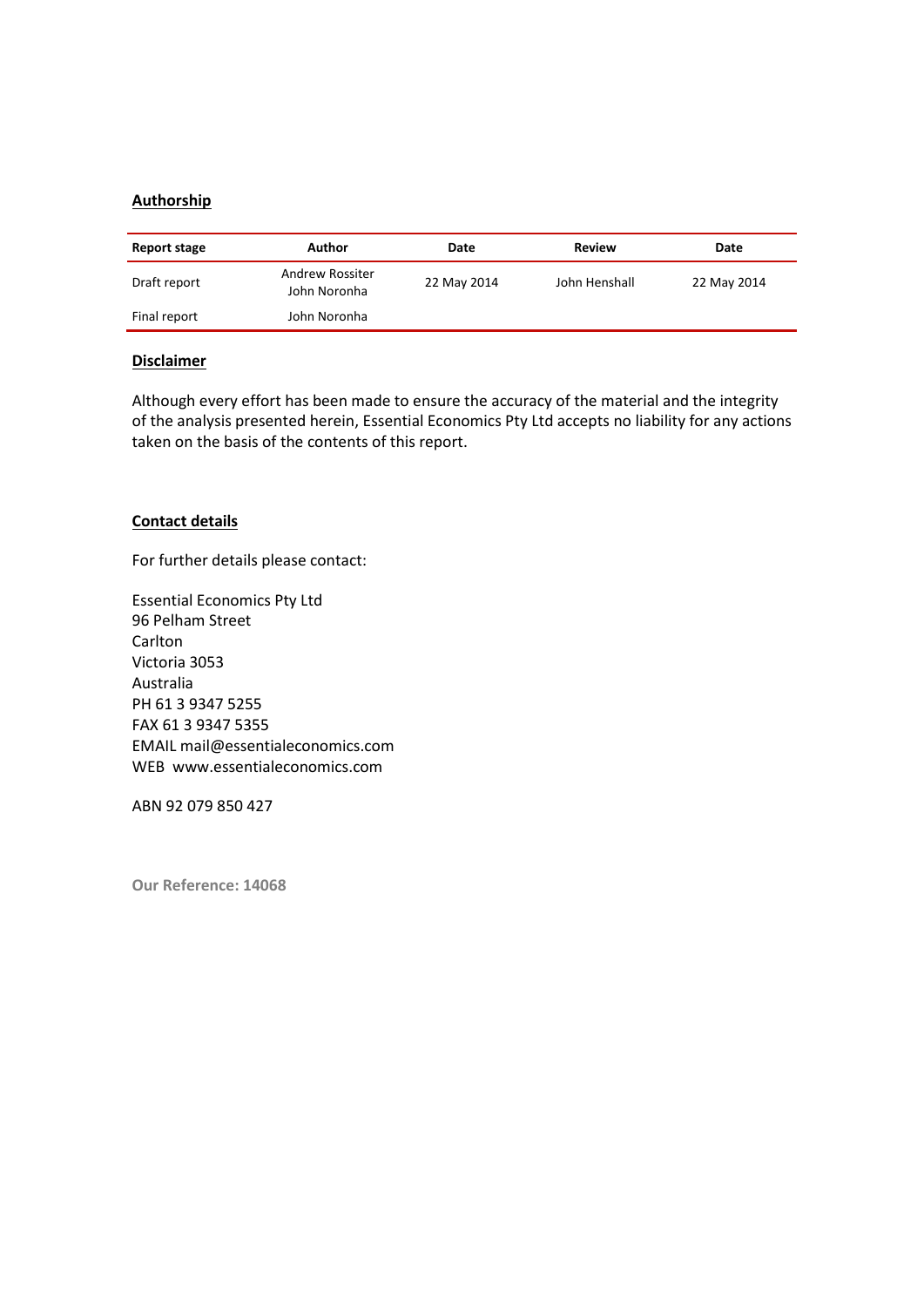## Contents

| $\mathbf{1}$            |                                                                                 |  |
|-------------------------|---------------------------------------------------------------------------------|--|
| $\overline{2}$          | Budget Cyclical Interface Funding Estimates v Estimated Interface Requirements3 |  |
| 3                       |                                                                                 |  |
| 4                       |                                                                                 |  |
| 5                       |                                                                                 |  |
| 6                       |                                                                                 |  |
| $\overline{\mathbf{z}}$ |                                                                                 |  |
| 8                       |                                                                                 |  |
| 9                       |                                                                                 |  |
| 10                      |                                                                                 |  |
| 11                      |                                                                                 |  |
| 12                      |                                                                                 |  |
| 13                      |                                                                                 |  |
| 14                      |                                                                                 |  |
| 15                      |                                                                                 |  |
| 16                      |                                                                                 |  |
| 17                      |                                                                                 |  |
| 18                      |                                                                                 |  |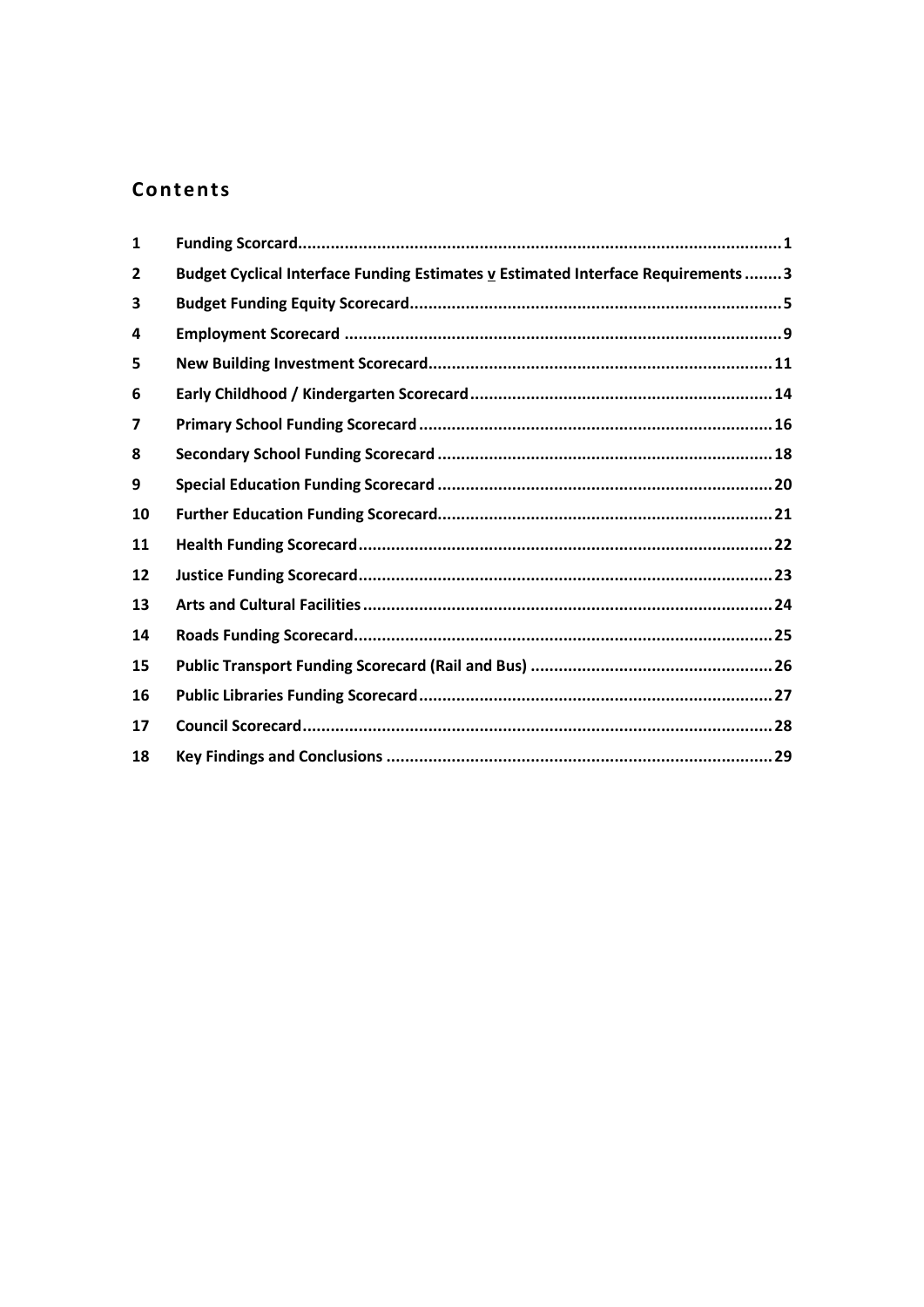## **1 F U N D I N G S C O R C A R D**

### *Key Points*

- Interface Council areas have been allocated \$1,330 million (over 4 years) in Total Estimated Investment (TEI) from the 2014/15 State Budget for infrastructure against the following priority service areas:
	- Early childhood and kindergarten facilities
	- Schools facilities
	- Further education facilities
	- Hospitals and health facilities
	- Justice facilities
	- Arts and cultural facilities
	- Roads
	- Public transport.
- The majority of investment is focused on public transport (\$683 million or 51% of TEI) and this is principally associated with the estimated proportion of funds for Cranbourne-Pakenham Rail Corridor Project attributable to Interface Council areas, although it is noted that no specific funding was allocated for new bus infrastructure to service Interface Council areas.
- The next largest infrastructure investment is for new primary school buildings estimated at \$194 million or 15% of TEI.
- Relatively small investments have been allocated for other priority areas roads (\$138 million or 10% of TEI), health (\$137 million or 10% of TEI), secondary schools (\$82million or 6% of TEI), justice (\$35 million or 3% of TEI), further education (\$26 million or 2% of TEI), and special education (\$20 million or 2% of TEI).
- Early childhood / kindergarten investment (\$47 million) refers to 2013/14, as Children's Facilities Capital Program recipients for 2014/15 have yet to be announced.
- For the second consecutive budget, no investment has been made in arts and cultural facilities in Interface Council areas.

Four-year State Budget (2014/15) TEI allocations for the Interface Council areas are shown in Table 1.1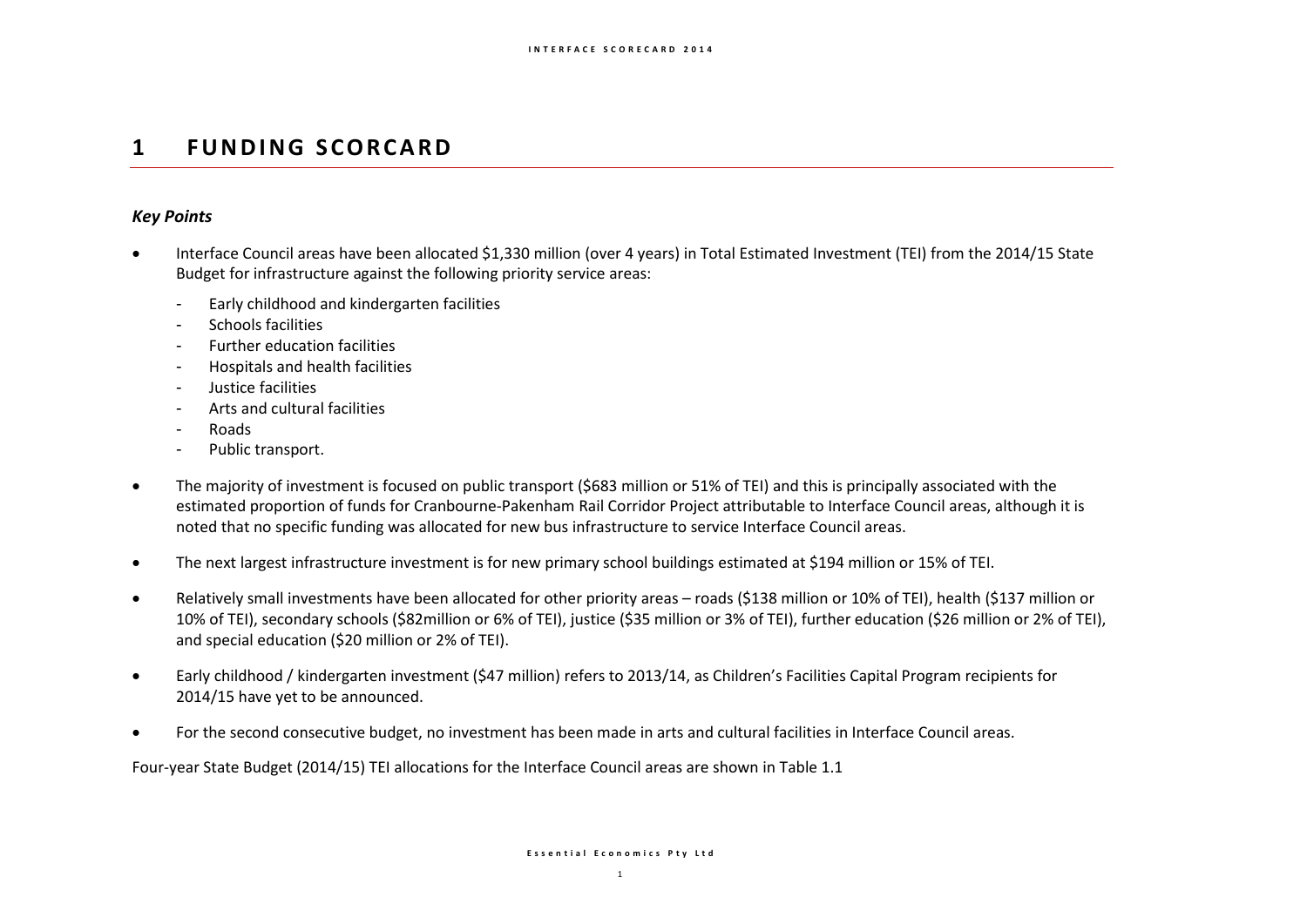|                                       | Interface<br><b>Council Areas</b> |                                                          | <b>Non-Interface Metropolitan</b><br><b>Council Areas</b> |                                                          | Regional<br><b>Council Areas</b> |                                                                 | Statewide /<br><b>Unallocated</b> |                                                          | <b>Victoria</b> |                                                          |
|---------------------------------------|-----------------------------------|----------------------------------------------------------|-----------------------------------------------------------|----------------------------------------------------------|----------------------------------|-----------------------------------------------------------------|-----------------------------------|----------------------------------------------------------|-----------------|----------------------------------------------------------|
|                                       | Project<br>s                      | <b>Total Estimated</b><br>Investment<br>(TEI)<br>('000s) | Projects                                                  | <b>Total Estimated</b><br>Investment<br>(TEI)<br>('000s) | Projects                         | <b>Total Estimated</b><br><i>Investment</i><br>(TEI)<br>('000s) | Projects                          | <b>Total Estimated</b><br>Investment<br>(TEI)<br>('000s) | Project<br>s    | <b>Total Estimated</b><br>Investment<br>(TEI)<br>('000s) |
| Early Childhood / Kindergarten<br>(1) | 23                                | \$14,162                                                 | 27                                                        | \$11,495                                                 | 42                               | \$14,418                                                        | Grants                            | \$7,000                                                  | 92              | \$47,076*                                                |
| Primary School <sup>(2)</sup>         | 19                                | \$194,283                                                | 34                                                        | \$104,689                                                | 17                               | \$74,361                                                        | 0                                 | \$0                                                      | 70              | \$373,333                                                |
| Secondary School                      | 10                                | \$82,350                                                 | 19                                                        | \$97,643                                                 | 21                               | \$118,608                                                       | $\mathbf 0$                       | \$0                                                      | 50              | \$298,601                                                |
| Special Education                     | 3                                 | \$20,818                                                 | 1                                                         | \$2,500                                                  | $\overline{2}$                   | \$21,336                                                        | 0                                 | \$0                                                      | 6               | \$44,654                                                 |
| Further Education                     | 1                                 | \$26,000                                                 | 0                                                         | \$0                                                      | 0                                | \$0                                                             | 2                                 | \$348,160                                                | 3               | \$374,160                                                |
| Health                                | 7                                 | \$135,971                                                | 12                                                        | \$1,037,870                                              | 22                               | \$719,378                                                       | 8                                 | \$283,300                                                | 49              | \$2,176,519                                              |
| Justice                               | 3                                 | \$35,217                                                 | 4                                                         | \$97,801                                                 | 7                                | \$159,394                                                       | 24                                | \$942,319                                                | 38              | \$1,234,731                                              |
| Arts and Culture                      | $\mathbf 0$                       | \$0                                                      | 9                                                         | \$113,825                                                | 0                                | \$0                                                             | $\overline{2}$                    | \$9,028                                                  | 11              | \$122,853                                                |
| Roads                                 | 4                                 | \$137,792                                                | 10                                                        | \$1,190,037                                              | 18                               | \$1,604,850                                                     | 4                                 | \$182,752                                                | 36              | \$3,115,431                                              |
| Public Transport <sup>(3)(4)</sup>    | $\overline{2}$                    | \$683,500                                                | 10                                                        | \$12,085,053                                             | 6                                | \$64,549                                                        | 9                                 | \$5,181,179                                              | 27              | \$18,014,281                                             |
| Total                                 | 72                                | \$1,330,093                                              | 126                                                       | \$14,740,913                                             | 135                              | \$2,776,894                                                     | 49                                | \$6,953,738                                              | 382             | \$25,801,639                                             |

#### **Table 1.1: State Capital Investment by Priority Area 2014/15 (Four-Year Budget Cycle Allocation), (\$'000s).**

Source: Victorian Budget Papers 2014/15

Notes: <sup>(1)</sup> Children's Facilities Capital Program recipients are based on 2013/14 funding allocations. 2014/15 program grants recipients to be announced later in 2014.

 $(2)$  New primary school building TEI is evenly allocated for the nominated schools (except where a specific TEI allocation been made to a school).

 $^{(3)}$  Funding of \$2.25 billion is allocated for Cranbourne Pakenham Rail Corridor project based on the mid-point of the TEI range. This funding is then allocated \$1,155 billion to Non-Interface Council Areas (\$600 million for level crossing removals and 70% of the remaining allocation) and \$495 million to Interface Council Areas (30% of total allocation excluding level crossing removal program).

(4) Funding of \$10 billion is allocated for Melbourne Rail Link based on the mid-point of the TEI range. Figures rounded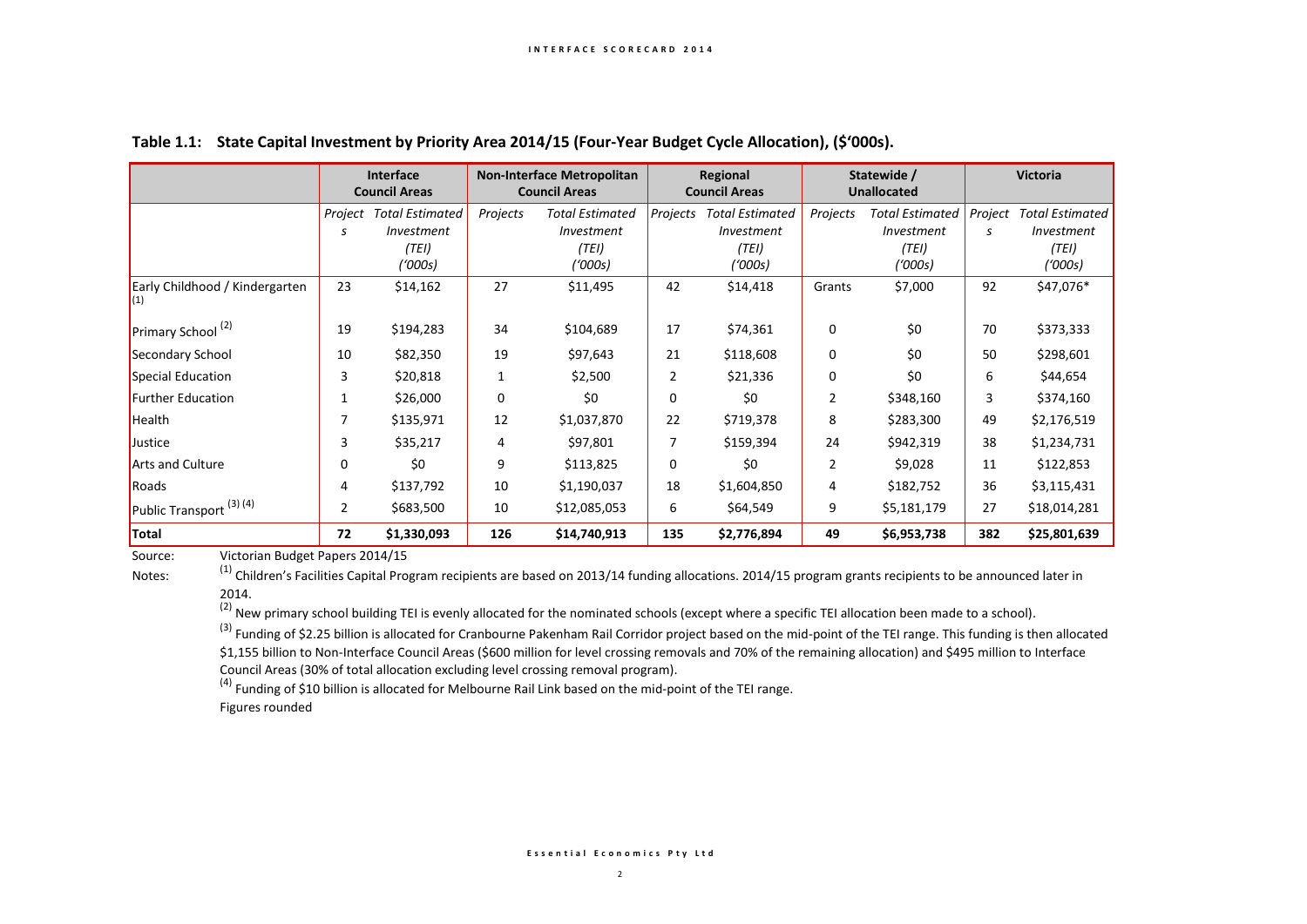## **2** BUDGET CYCLICAL INTERFACE FUNDING ESTIMATES V ESTIMATED **INTERFACE REQUIREMENTS**

### *Key Points*

- 1. Over the current 4-year budget period an estimated \$1,831 million in investment is required for critical infrastructure (ie early childhood/kindergartens, schools, further education, health and public transport) in Interface Council areas (refer to "One Melbourne or Two" updated report, Essential Economics 2012). Note that while the majority of funding is a State responsibility, funding support is also required from the Federal Government and Councils, while some infrastructure will be provided by the private sector.
- 2. State funding allocated in the 2014/15 budget over a 4-yearsperiod represents approximately \$1,021 million or 56% of this requirement; therefore, a further \$810 million in investment is required from either unallocated State funding (such as the \$50 million for arterial road restoration, \$22 million for education facilities upgrades and modernisation, and \$20 million for relieving congestion of suburban roads) or from non-State funding sources in order to meet the identified needs of Interface communities over this period.
- 3. In this 4-year budget cycle, only new primary school infrastructure is adequately funded (although this needs to be balanced against under-investment in previous budgets), with all other areas of critical infrastructure significantly under-funded over the current budget period.
- 4. If the estimated funding investment gap of \$810 million is not closed over the 4-year period, this would potentially lead to a significant under-supply (or lag in provision) in local facilities and services such as secondary schools, TAFE campuses, hospitals, etc, as well as in infrastructure required to increase capacity to support higher levels of public transport usage by Interface residents.
- 5. The estimated \$810 million shortfall in the 2014/15 budget compares to estimated shortfalls of \$895 million in 2013/14, and \$955 million in 2012/13 for these specific infrastructure items.

A summary of budget allocations against identified service requirements is included in Table 2.1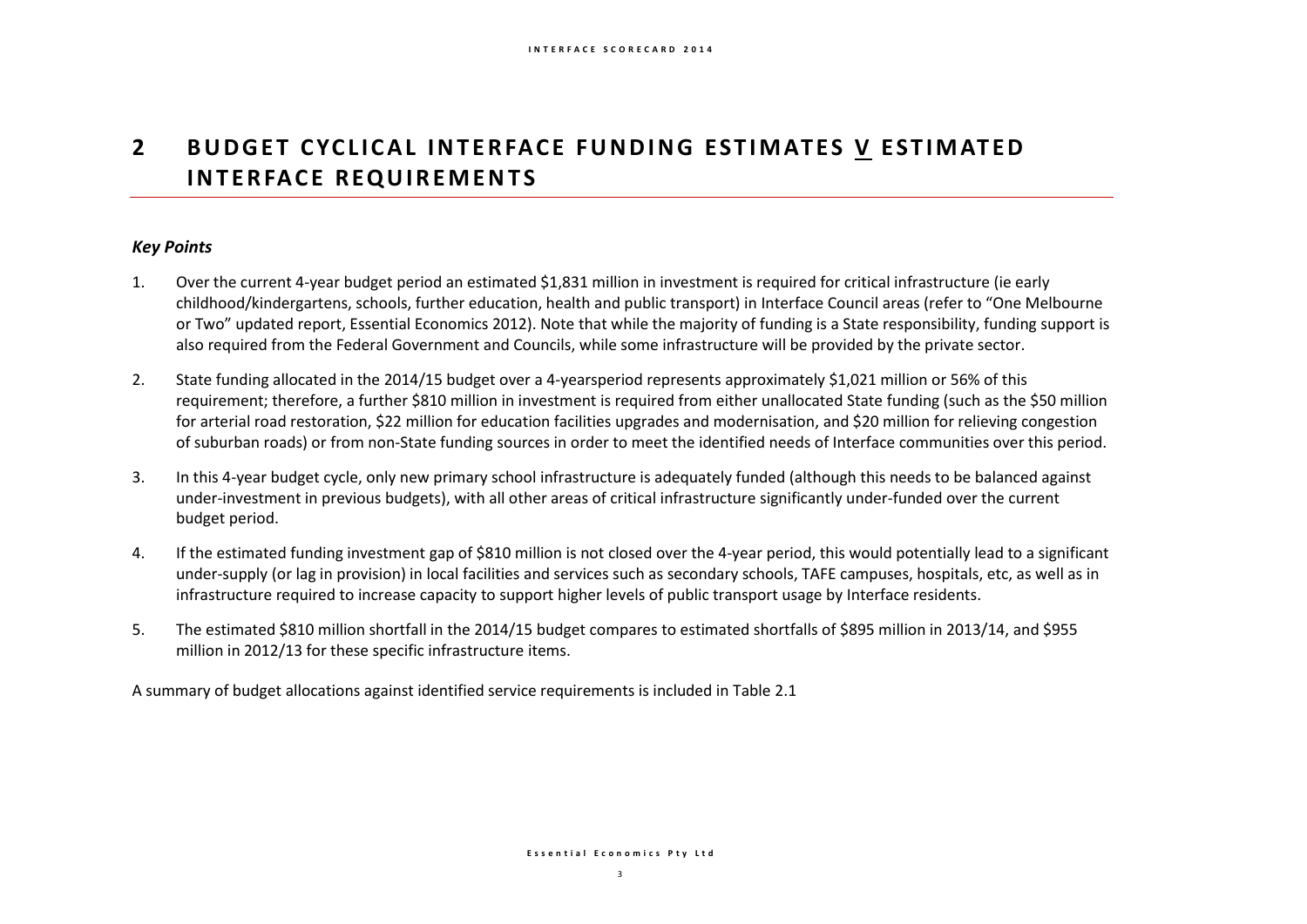|                                | <b>Estimated 4-Year Funding</b><br><b>Total Estimated</b><br>Investment <sup>(1)</sup> | <b>Estimated 4-Year</b><br>Requirement<br>(All funding sources) <sup>(2)</sup> | <b>Funding Surplus</b><br>/Deficit<br>(All funding sources) | <b>Main Funding</b><br><b>Sources</b> | <b>Potential Under-Provision</b><br>(if required funding from all<br>sources is not secured) |
|--------------------------------|----------------------------------------------------------------------------------------|--------------------------------------------------------------------------------|-------------------------------------------------------------|---------------------------------------|----------------------------------------------------------------------------------------------|
| Early Childhood / Kindergarten | \$14.2m                                                                                | \$17.1m                                                                        | $-2.9m$                                                     | State/Federal/Private                 | 340 places/3-4 buildings                                                                     |
| <b>Primary School</b>          | \$194.3m                                                                               | \$165.1m                                                                       | $+29.2m$                                                    | State/Private                         | Adequately funded over this<br>4 year cycle                                                  |
| Secondary School               | \$82.4m                                                                                | \$132.3m                                                                       | -\$49.9m                                                    | State/Private                         | 5,040 places/10 secondary<br>schools                                                         |
| <b>Further Education</b>       | \$20.8m                                                                                | \$97.1m                                                                        | -\$76.3m                                                    | State                                 | 12,870 places/3 TAFE<br>campuses                                                             |
| Health                         | \$26.0m                                                                                | \$291.5m                                                                       | $-5265.5m$                                                  | State/Private                         | 625 beds/5 hospitals                                                                         |
| <b>Public Transport</b>        | \$683.5m                                                                               | \$1,127.7m                                                                     | $-5444.2m$                                                  | State/Federal                         | Unable to cater for 9,010<br>new public service users                                        |
| <b>Total</b><br>$\sqrt{4}$     | \$1,021.2m                                                                             | \$1,830.8m                                                                     | $-$ \$809.6m                                                |                                       |                                                                                              |

### **Table 2.1: Budget Cyclical Interface Funding Estimates v Estimated Interface Requirements**

Source: <sup>(1)</sup> Victorian Budget Papers 2014/15, Children's Facilities Capital Program Recipients 2012/13; <sup>(2)</sup> One Melbourne or Two – Implications of Population Growth for Infrastructure and Services in Interface Area, Essential Economics 2012.

Note: Figures rounded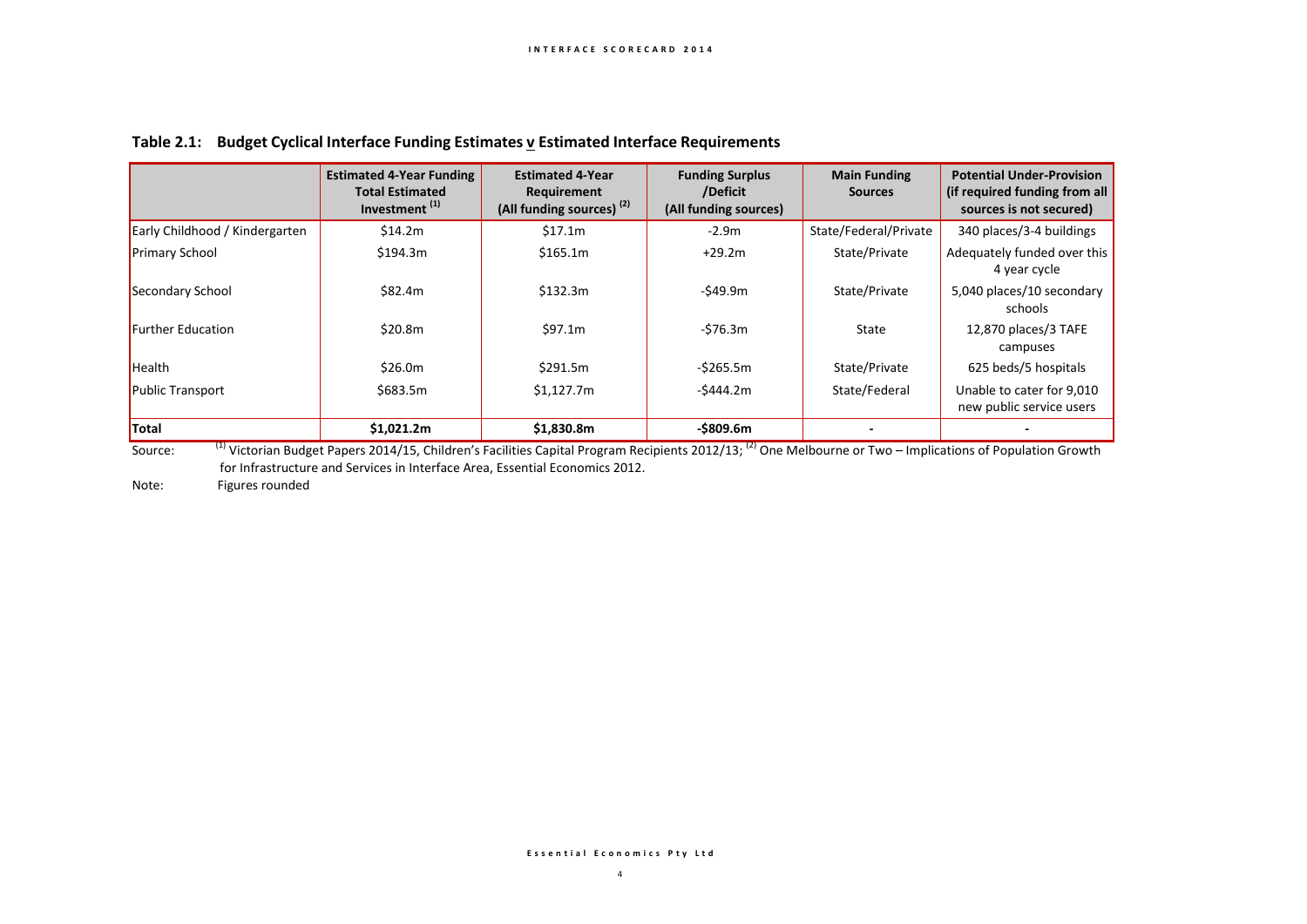## **3 BUDGET FUNDING EQUITY SCORECARD**

### *Key Points*

- 1. Interface Council areas accommodate approximately 25% of Victoria's population and 33% of Metropolitan Melbourne's population (ABS Estimated Resident Population, June 2013 provisional). Over the past decade, 2003 to 2013, Interface Council areas have been responsible for accommodating 46% of all State population growth and 53% of all Metropolitan Melbourne population growth.
- 2. Overall, Interface Council areas do not receive State funding in proportion to their share of total population numbers or their share of population growth.
- 3. Interface Council areas received just 7% of total allocated investment in 2014/15 budget (over 4 years) for key infrastructure items, and this compares to 78% funding for Non-Interface Metropolitan Melbourne Council areas and 15% funding for Regional Council areas.
- 4. Interface Council areas were allocated 52% of primary school funding, 47% of special education funding, 35% of early childhood / kindergarten funding (refers to 2013/14), and 28% of secondary school funding.
- 5. Just 7% of allocated State health funding was directed towards Interface Council areas, and this contrasts with 55% of funding for Non -Interface Metropolitan Council areas and 38% for Regional Council areas.
- 6. Interface Council areas also received relatively small shares of allocated State justice funding (12%), roads funding (5%), and public transport funding (5%).
- 7. When new 2014/15 budget initiatives are considered for these particular infrastructure items (justice, roads and public transport), Interface Council areas received approximately \$700 million (or 5% of funding), compared to \$12,520 million (or 88% of funding) for Non-Interface Metropolitan Council areas, and \$935 million (or 7% of funding) for Regional Council areas.

State budget allocations by priority area and by geographical location are included in Tables 3.1 and 3.2, and illustrated in Figures 3.1 and 3.2

#### **E s s e n t i a l E c o n o m i c s P t y L t d**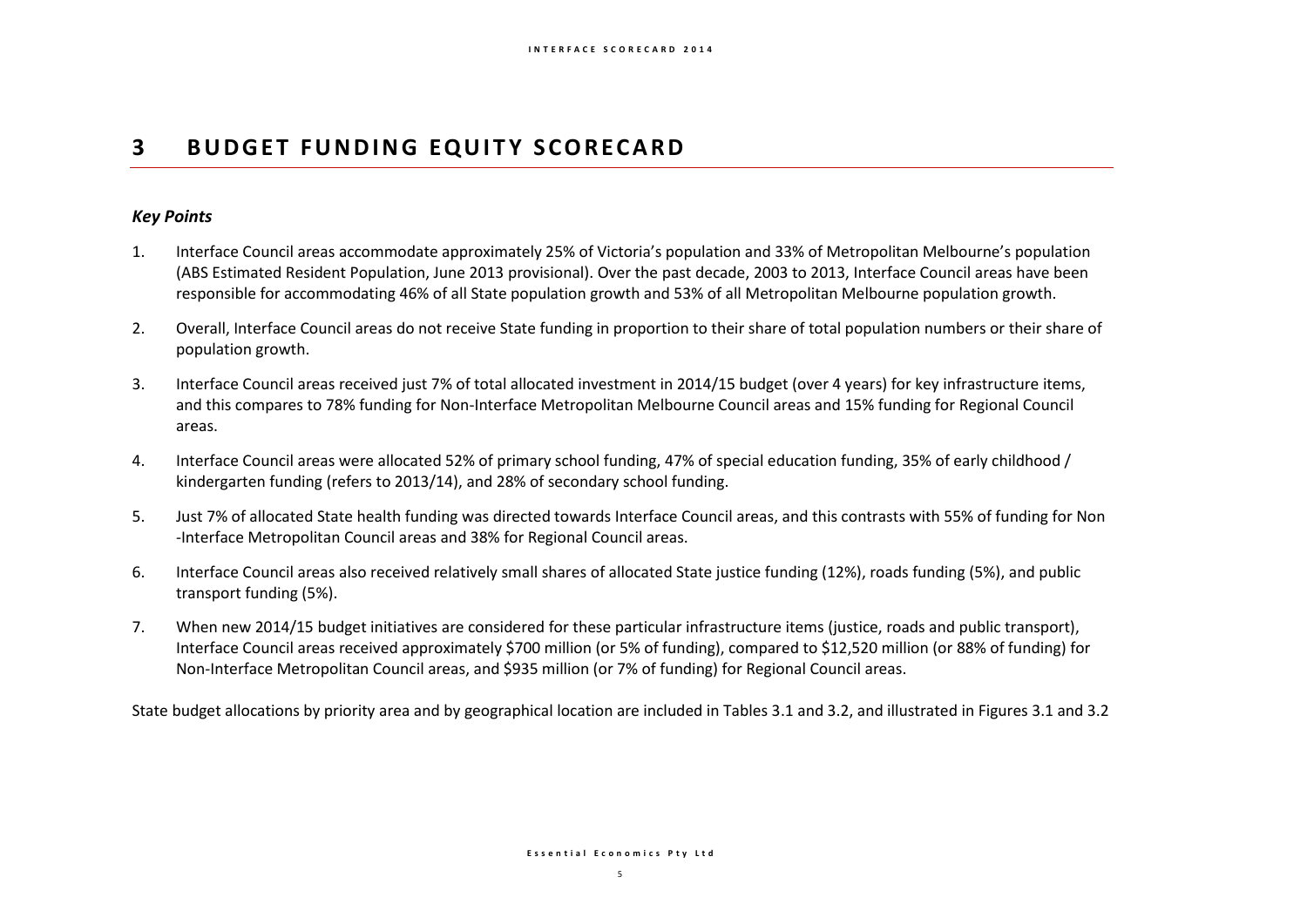|                                                     | <b>Projects</b>              |                      | <b>Total Funding</b><br>(Allocated and Unallocated) |                        |                      | <b>Allocated Funding Only</b> |  |
|-----------------------------------------------------|------------------------------|----------------------|-----------------------------------------------------|------------------------|----------------------|-------------------------------|--|
|                                                     | Number of<br><b>Projects</b> | Share of<br>Projects | TEI<br>(000s)                                       | <b>Share</b><br>of TEI | <b>TEI</b><br>(000s) | <b>Share</b><br>of TEI        |  |
| Interface Council Areas                             | 72                           | 18.8%                | \$1,330,093                                         | 5.2%                   | \$1,330,093          | 7.1%                          |  |
| Non-Interface Metropolitan Council<br>Areas         | 126                          | 33.0%                | \$14,740,913                                        | 57.1%                  | \$14,740,913         | 78.2%                         |  |
| Regional Council Areas                              | 135                          | 35.3%                | \$2,776,894                                         | 10.8%                  | \$2,776,894          | 14.7%                         |  |
| State-wide / Unallocated / location<br>non-specific | 49                           | 12.8%                | \$6,953,738                                         | 27.0%                  |                      |                               |  |
| <b>Total</b>                                        | 382                          | 100.0%               | \$25,801,638                                        | 100.0%                 | \$18,847,900         | 100.0%                        |  |

#### **Table 3.1: Budget Funding by Priority Area (existing and new funding)**

Source: Victorian Budget Papers 2014/15; Children's Facilities Capital Program Recipients 2012/13 (2014/15 allocations pending).

#### **Table 3.2: Budget Funding Equity Scorecard (Allocated Funding Only), by Geographical Area**

|                                 | <b>Interface</b><br><b>Council Areas</b> |            | <b>Non-Interface Metropolitan</b><br><b>Council Areas</b> |                   | Regional<br><b>Council Areas</b> |            | <b>Total</b> |            |
|---------------------------------|------------------------------------------|------------|-----------------------------------------------------------|-------------------|----------------------------------|------------|--------------|------------|
|                                 | Projects                                 | Investment | Projects                                                  | <i>Investment</i> | Projects                         | Investment | Projects     | Investment |
| Early Childhood / Kindergarten  | 25.0%                                    | 35.3%      | 29.3%                                                     | 28.7%             | 45.7%                            | 36.0%      | 100.0%       | 100.0%     |
| <b>Primary School</b>           | 27.1%                                    | 52.0%      | 48.6%                                                     | 28.0%             | 24.3%                            | 19.9%      | 100.0%       | 100.0%     |
| Secondary School                | 20.0%                                    | 27.6%      | 38.0%                                                     | 32.7%             | 42.0%                            | 39.7%      | 100.0%       | 100.0%     |
| Special Education               | 50.0%                                    | 46.6%      | 16.7%                                                     | 5.6%              | 33.3%                            | 47.8%      | 100.0%       | 100.0%     |
| <b>Further Education</b>        | 100.0%                                   | 100.0%     | 0.0%                                                      | 0.0%              | 0.0%                             | 0.0%       | 100.0%       | 100.0%     |
| Health                          | 17.1%                                    | 7.2%       | 29.3%                                                     | 54.8%             | 53.7%                            | 38.0%      | 100.0%       | 100.0%     |
| Justice                         | 21.4%                                    | 12.0%      | 28.6%                                                     | 33.4%             | 50.0%                            | 54.5%      | 100.0%       | 100.0%     |
| <b>Arts and Culture</b>         | 0.0%                                     | 0.0%       | 100.0%                                                    | 100.0%            | 0.0%                             | 0.0%       | 100.0%       | 100.0%     |
| Roads                           | 12.5%                                    | 4.7%       | 31.3%                                                     | 40.6%             | 56.3%                            | 54.7%      | 100.0%       | 100.0%     |
| Public Transport (Rail and Bus) | 11.1%                                    | 5.3%       | 55.6%                                                     | 94.2%             | 33.3%                            | 0.5%       | 100.0%       | 100.0%     |

Source: Victorian Budget Papers 2014/15; Children's Facilities Capital Program Recipients 2012/13 (2014/15 allocations pending).

Figures rounded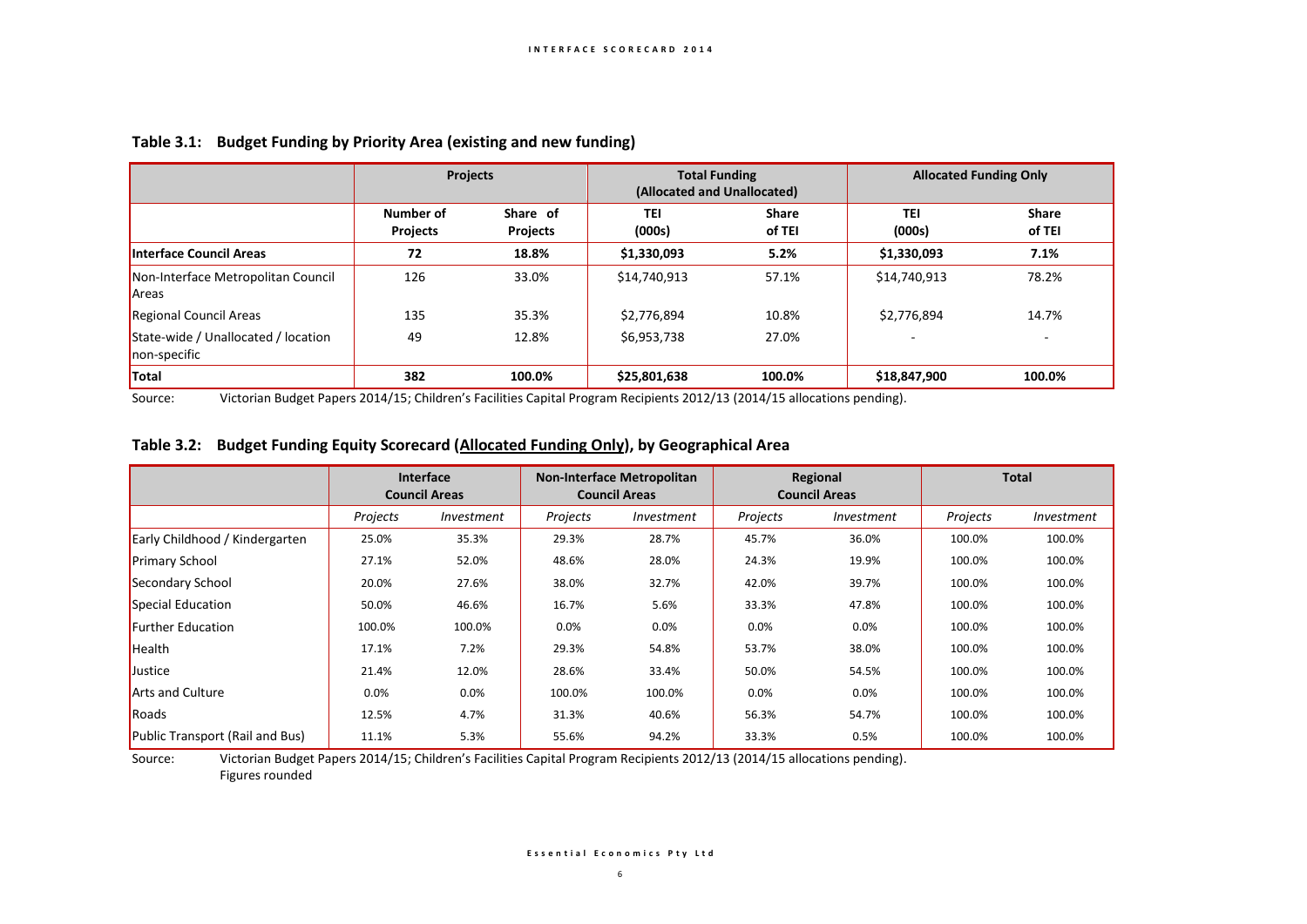

**Figure 3.1: Population Growth (Annual Average Growth Rate 2008-2013), by Geographical Area**

Source: ABS, 3218.0 Regional Population Growth, Australia and Table 3.1.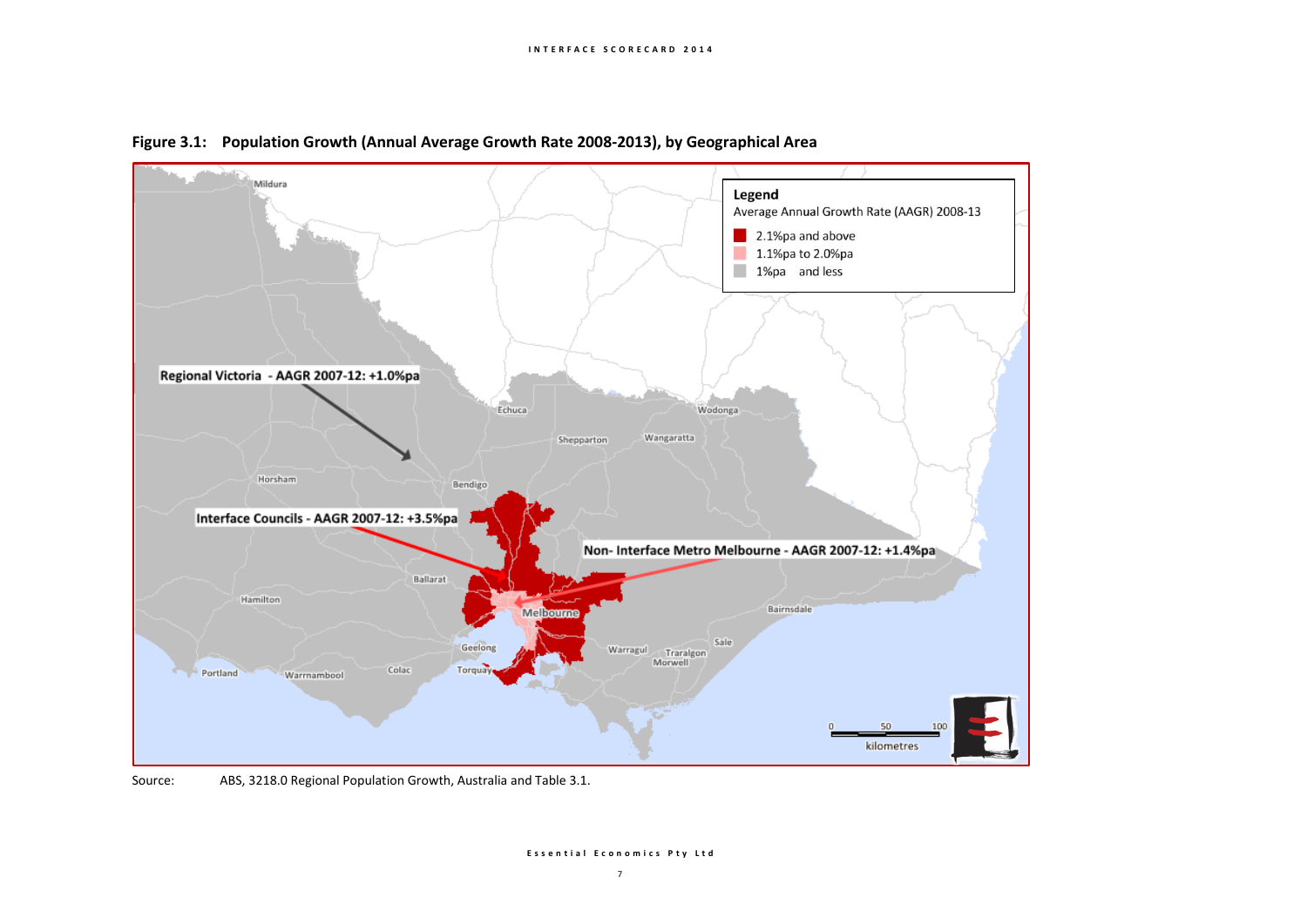



Source: ABS, 3218.0 Regional Population Growth, Australia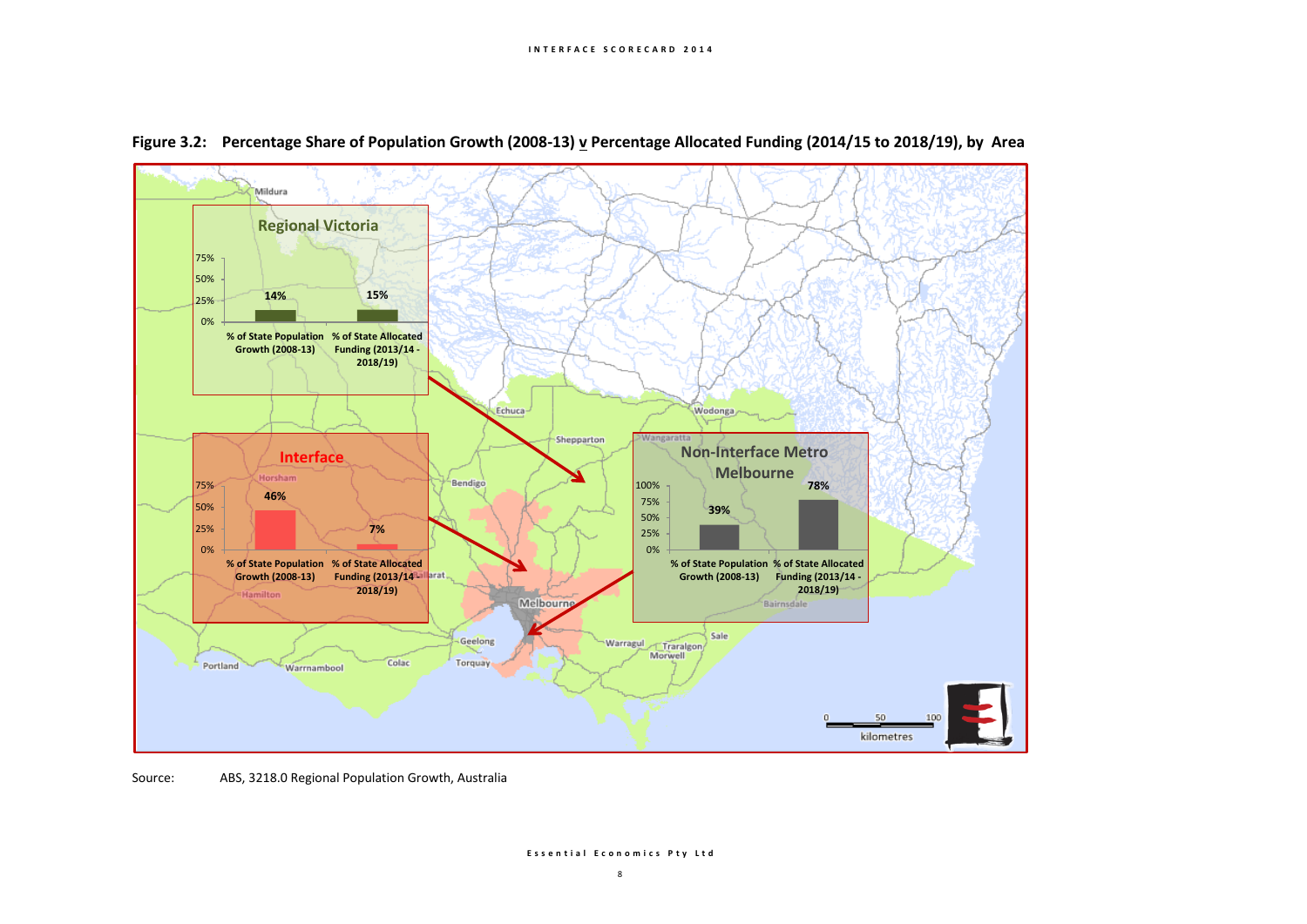## **4 EM P LOY M E N T S C O R E C A R D**

- 1. The unemployment rate in Interface Council areas was 6.5% as of December 2013. This is higher than rates for both Non-Interface Metropolitan Council areas(5.7%) and Regional Council areas (5.4%). Of note are trends observed over the past 12 months, with the unemployment rate in Interface Council areas increasing from 6.0% to 6.5%, while in comparison the rate for Regional Council areas declined from 5.7% to 5.4%. A differential of 1.1% in the unemployment rate now exists between Interface Council areas and Regional Council areas.
- 2. ABS Place of Work data (2011) shows local job provision in Interface Council areas is very low at only 0.51 jobs per workforce participant and this represents a decline in provision from 0.55 jobs per workforce participant in 2006. In contrast, Non-Interface Metropolitan Council areas continue to provide approximately 1 job per workforce participant, while job provision in Regional Council areas has improved significantly in recent years, increasing from 0.83 jobs per workforce participant in 2006 to 1.07 jobs per workforce participant in 2011. Note that this information is only updated every 5 years through the ABS Census.

Employment data is shown in Table 4.1

**E s s e n t i a l E c o n o m i c s P t y L t d**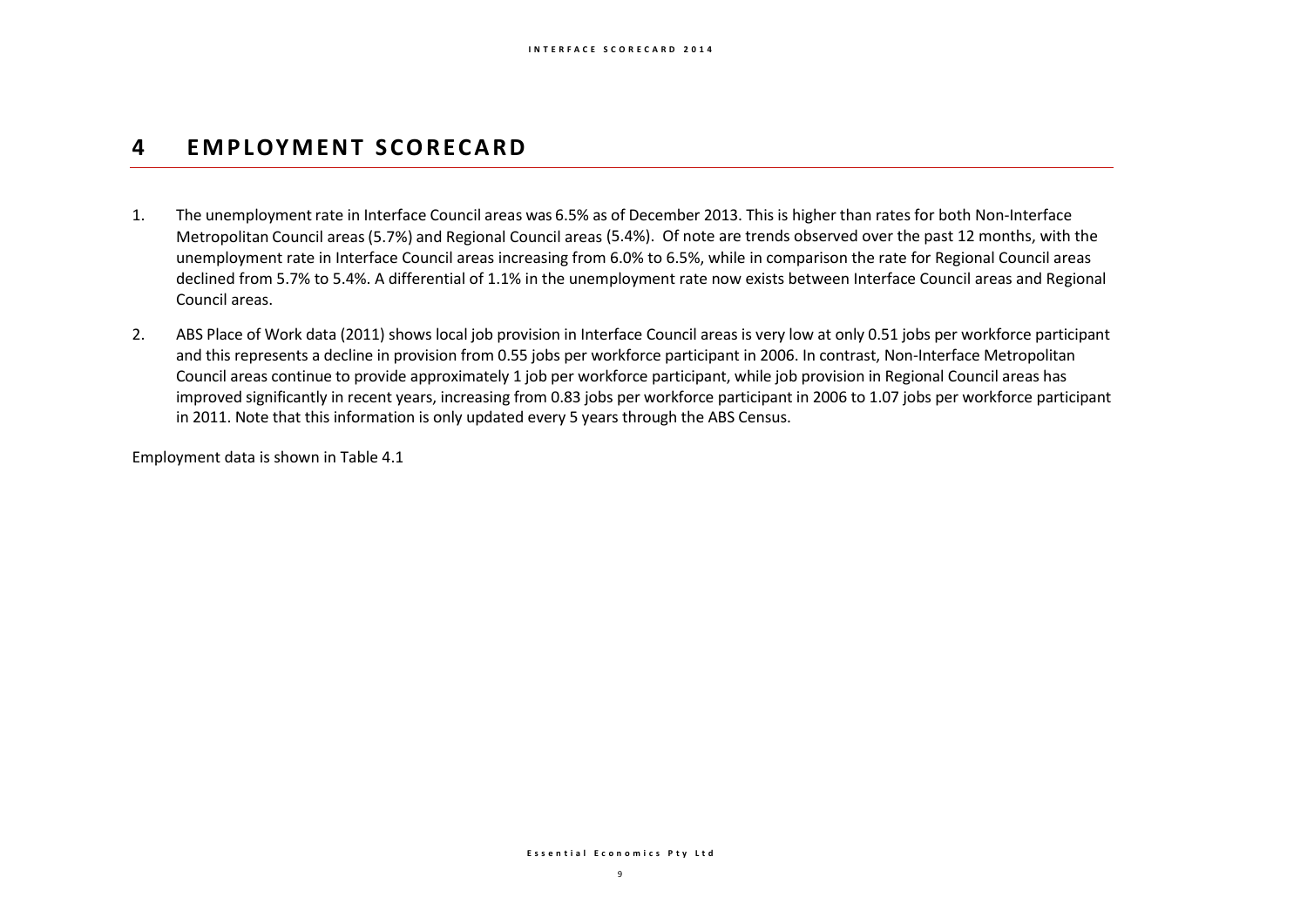| Table $4.1$ : | <b>Economic Development Scorecard - Employment</b> |  |
|---------------|----------------------------------------------------|--|
|---------------|----------------------------------------------------|--|

|                                                               | Interface<br><b>Council Areas</b>                  | <b>Non-Interface Metropolitan</b><br><b>Council Areas</b>                                                                                          | Regional<br><b>Council Areas</b>                   |  |  |  |  |  |  |  |
|---------------------------------------------------------------|----------------------------------------------------|----------------------------------------------------------------------------------------------------------------------------------------------------|----------------------------------------------------|--|--|--|--|--|--|--|
| <b>Employment</b>                                             |                                                    |                                                                                                                                                    |                                                    |  |  |  |  |  |  |  |
| Unemployment Rate<br>(December 2013) $^{(1)}$                 | 6.5%                                               | 5.7%                                                                                                                                               | 5.4%                                               |  |  |  |  |  |  |  |
| Unemployment Rate<br>(December 2012) <sup>(1)</sup>           | 6.0%                                               | 5.2%                                                                                                                                               | 5.7%                                               |  |  |  |  |  |  |  |
| Unemployment Rate<br>(December 2011) <sup>(1)</sup>           | 5.6%                                               | 4.7%                                                                                                                                               | 5.2%                                               |  |  |  |  |  |  |  |
| <b>Employment Self-Sufficiency Rate</b><br>$(2011)^{(2)}$     | 0.51 jobs provided<br>per labour force participant | 0.98 jobs provided<br>per labour force participant                                                                                                 | 1.07 jobs provided<br>per labour force participant |  |  |  |  |  |  |  |
| Employment Self-Sufficiency Rate<br>$\left(2006\right)^{(3)}$ | 0.55 jobs provided<br>per labour force participant | 1.00 jobs provided<br>per labour force participant                                                                                                 | 0.83 jobs provided<br>per labour force participant |  |  |  |  |  |  |  |
| Source:                                                       |                                                    | <sup>(1)</sup> DEEWR Small Area Labour Markets (December 2013); <sup>(2)</sup> ABS Place of Work (2011); <sup>(3)</sup> ABS Journey to Work (2006) |                                                    |  |  |  |  |  |  |  |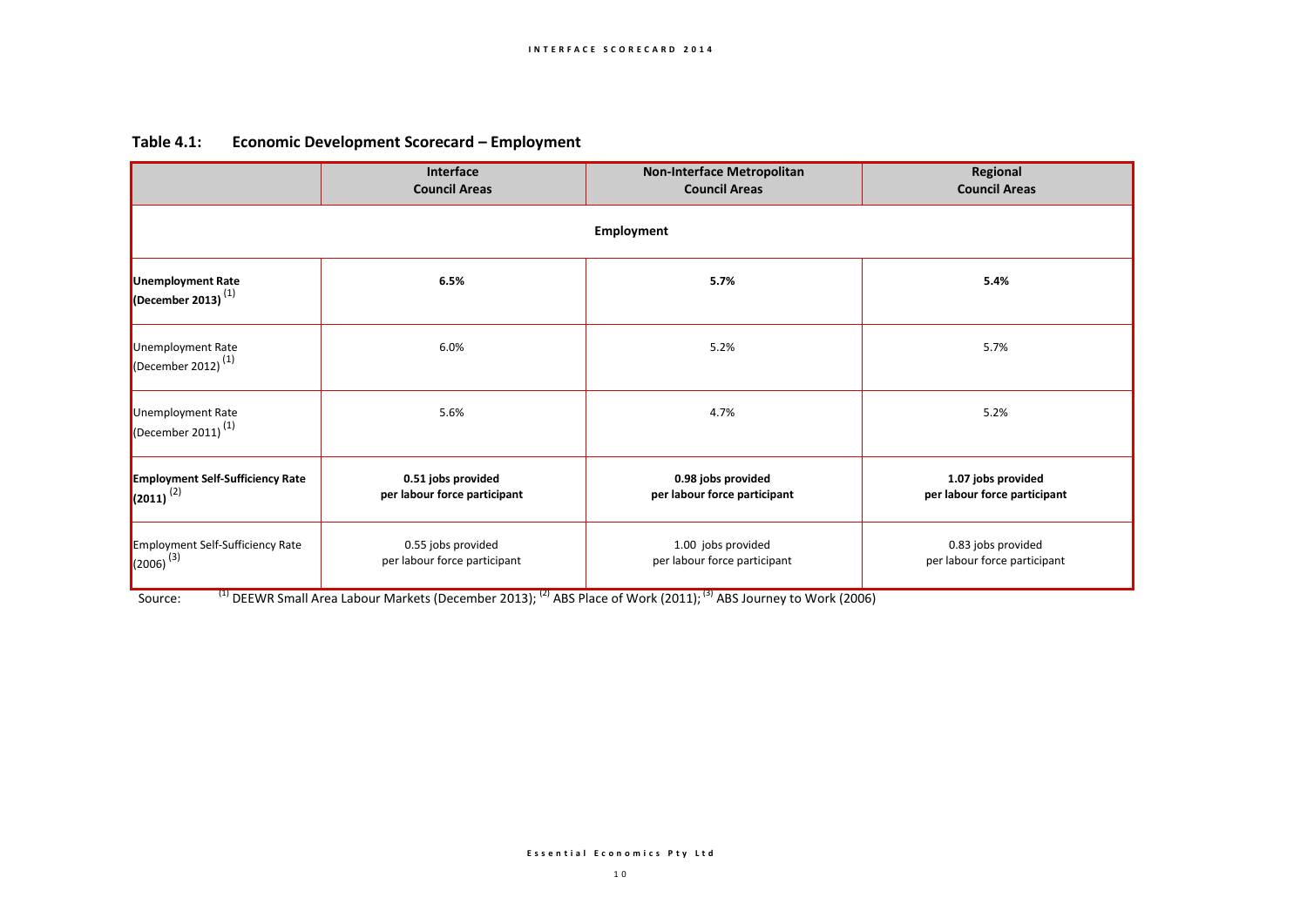## **5 N E W B U I L D I N G I N V E S T M E N T S C O R E C A R D**

- 1. In 2013, Interface Council areas secured 26% of all new building investment across the State (the same proportion as for 2012, but down from 30% in 2011) which equates to \$3.5 billion in new investment (down from \$4.4 billion in 2012) over the year. The 2013 figure represents a contraction in new building investment of approximately -\$0.9 billion (or -20%) over the 12 months.
- 2. Note that new building investment tends to vary by year due to the 'bulkiness' of certain major investments, and such variations therefore need not necessarily relate to macro-economic conditions. In this regard an assessment of the longer-term trend is more useful. Three-year investment trends for Interface Council areas show a decline in new building investment from \$5.4 billion in 2011 to \$3.5 billion in 2013 (which equates to a -35% contraction over the period). In comparative terms this decline is larger than the investment contraction observed for Non-Interface Metropolitan Council areas (-18%) and Regional Council areas (-27%) over this period.
- 3. The main focus of investment in Interface Council areas in 2013 remains domestic dwelling construction (\$2.5 billion or 71% of all investment); however, this investment was down from \$3.4 billion in 2012, and the Interface's statewide share of investment in the sector fell slightly from 36% in 2012 to 35% in 2013.
- 4. In 2013 the Interface Council areas again secured a relatively small proportion of new building investment in the area of hospital/healthcare (14%, slightly up from 13% in 2012); however, investment in new public buildings was much stronger, increasing from 23% in 2011 to 33% in 2013. The three-year trend for these key areas of community infrastructure investment shows Interface Council areas securing 14% of hospital/healthcare building investment (compared to 66% for Non-Interface Council areas and 20% for Regional Council areas) and 24% of public building investment over the period (compared to 52% for Non-Interface Council areas and 24% for Regional Council areas).
- 5. Between 2012 and 2013, Interface Council areas recorded an increase in both commercial building investment (from \$245 million to \$345 million) and industrial building investment (from \$90 million to \$110 million), but a decline in retail building investment (from \$270 million to \$185 million). The three-year trend for these sectors shows Interface Council areas securing 22% of commercial building investment (compared to 66% for Non-Interface Council areas and 11% for Regional Council areas), 26% of industrial building investment (compared to 49% for Non-Interface Council areas and 25% for Regional Council areas) and 32% of retail building investment (compared to 53% for Non-Interface Council areas and 16% for Regional Council areas.

New building investment data is included in Table 5.1 and Figure 5.1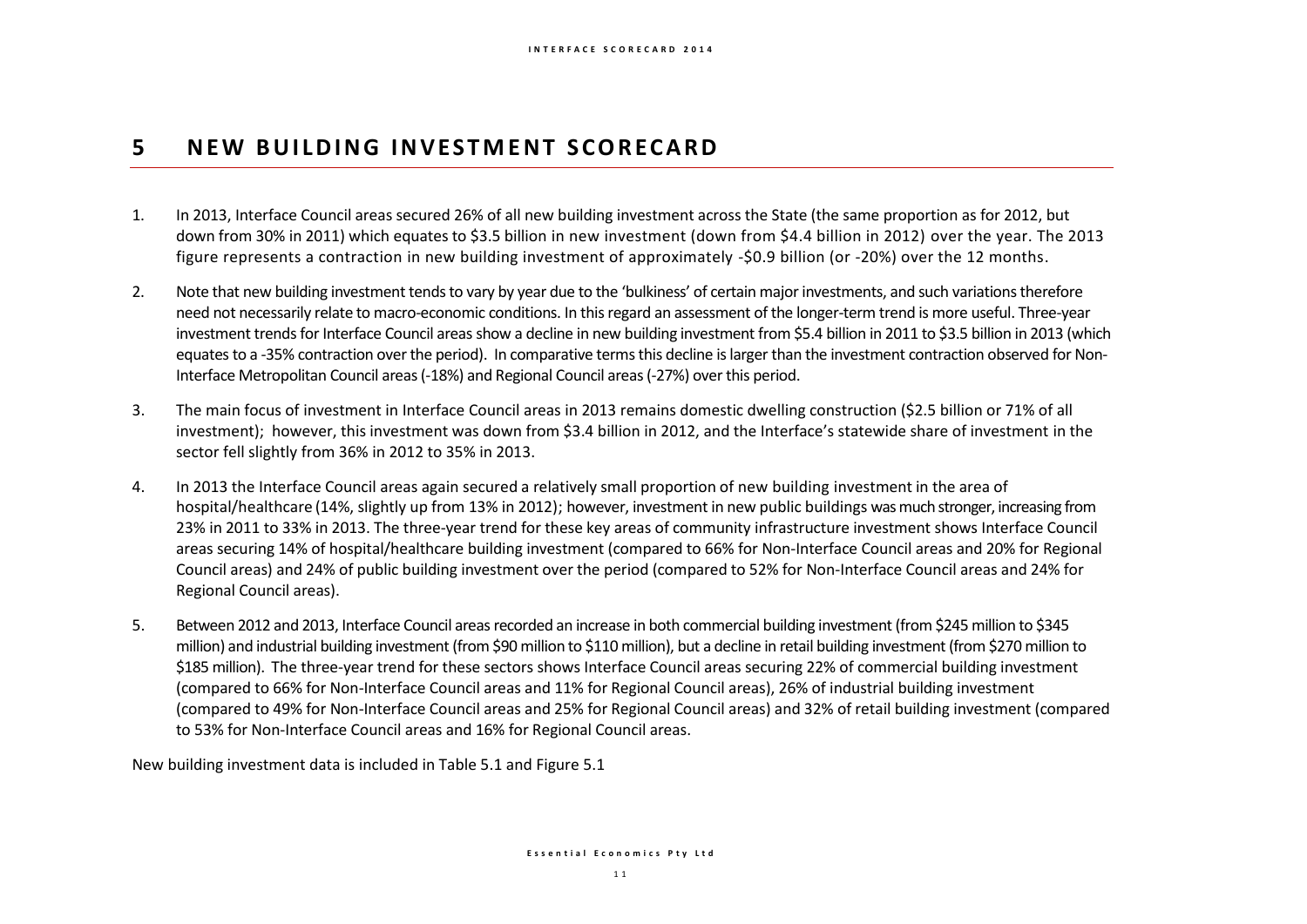|                                | 2011                                     |     | 2012     |                               | 2013     |      |           |     |  |  |  |
|--------------------------------|------------------------------------------|-----|----------|-------------------------------|----------|------|-----------|-----|--|--|--|
|                                | Value                                    | %   | Value    | %                             | Value    | $\%$ | Value     | %   |  |  |  |
| <b>Interface Council Areas</b> |                                          |     |          |                               |          |      |           |     |  |  |  |
| Commercial                     | \$538m                                   | 31% | \$237m   | 14%                           | \$344m   | 21%  | \$1,118m  | 22% |  |  |  |
| Domestic                       | \$4,137m                                 | 40% | \$3,423m | 36%                           | \$2,494m | 35%  | \$10,053m | 37% |  |  |  |
| Hospital/healthcare            | \$32m                                    | 17% | \$65m    | 13%                           | \$54m    | 14%  | \$151m    | 14% |  |  |  |
| Industrial                     | \$85m                                    | 23% | \$88m    | 21%                           | \$110m   | 39%  | \$284m    | 26% |  |  |  |
| <b>Public Buildings</b>        | \$283m                                   | 20% | \$259m   | 23%                           | \$259m   | 33%  | \$801m    | 24% |  |  |  |
| Residential                    | \$103m                                   | 3%  | \$53m    | 2%                            | \$54m    | 2%   | \$210m    | 2%  |  |  |  |
| Retail                         | \$246m                                   | 36% | \$269m   | 36%                           | \$186m   | 24%  | \$701     | 32% |  |  |  |
| Total                          | \$5,423m                                 | 30% | \$4,394m | 26%                           | \$3,502m | 26%  | \$13,318  | 27% |  |  |  |
|                                | Non-Interface Metropolitan Council Areas |     |          |                               |          |      |           |     |  |  |  |
| Commercial                     | \$972m                                   | 56% | \$1,221m | 74%                           | \$1,154m | 69%  | \$3,347m  | 66% |  |  |  |
| Domestic                       | \$3,380m                                 | 33% | \$3,313m | 35%                           | \$2,739m | 38%  | \$9,432m  | 35% |  |  |  |
| Hospital/healthcare            | \$106m                                   | 57% | \$311m   | 62%                           | \$284m   | 75%  | \$701m    | 66% |  |  |  |
| Industrial                     | \$179m                                   | 47% | \$232m   | 55%                           | \$117m   | 41%  | \$527m    | 49% |  |  |  |
| <b>Public Buildings</b>        | \$804m                                   | 56% | \$606m   | 53%                           | \$342m   | 43%  | \$1,751m  | 52% |  |  |  |
| Residential                    | \$3.204m                                 | 94% | \$2,800m | 94%                           | \$2,297m | 88%  | \$8,301m  | 92% |  |  |  |
| Retail                         | \$332m                                   | 49% | \$359m   | 47%                           | \$479m   | 62%  | \$1,170m  | 53% |  |  |  |
| Total                          | \$8,976m                                 | 49% | \$8,842m | 52%                           | \$7,412  | 54%  | \$25,230m | 52% |  |  |  |
|                                |                                          |     |          | <b>Regional Council Areas</b> |          |      |           |     |  |  |  |
| Commercial                     | \$229m                                   | 13% | \$184m   | 11%                           | \$163m   | 10%  | \$575m    | 11% |  |  |  |
| Domestic                       | \$2,803m                                 | 27% | \$2,731m | 29%                           | \$1,899m | 27%  | \$7,432m  | 28% |  |  |  |
| Hospital/healthcare            | \$47m                                    | 25% | \$122m   | 24%                           | \$43m    | 11%  | \$212m    | 20% |  |  |  |
| Industrial                     | \$113m                                   | 30% | \$102m   | 24%                           | \$59m    | 21%  | \$273m    | 25% |  |  |  |
| <b>Public Buildings</b>        | \$348m                                   | 24% | \$285m   | 25%                           | \$187m   | 24%  | \$821m    | 24% |  |  |  |
| Residential                    | \$106m                                   | 3%  | \$128m   | 4%                            | \$273m   | 10%  | \$507m    | 6%  |  |  |  |
| Retail                         | \$106m                                   | 16% | \$129m   | 17%                           | \$112m   | 14%  | \$347m    | 16% |  |  |  |
| Total                          | \$3,751m                                 | 21% | \$3,680m | 22%                           | \$2,736m | 20%  | \$10,167m | 21% |  |  |  |

### **Table 5.1: Economic Development Scorecard – Building Investment**

Source: Building Commission of Victoria<br>Note: Figures rounded

Figures rounded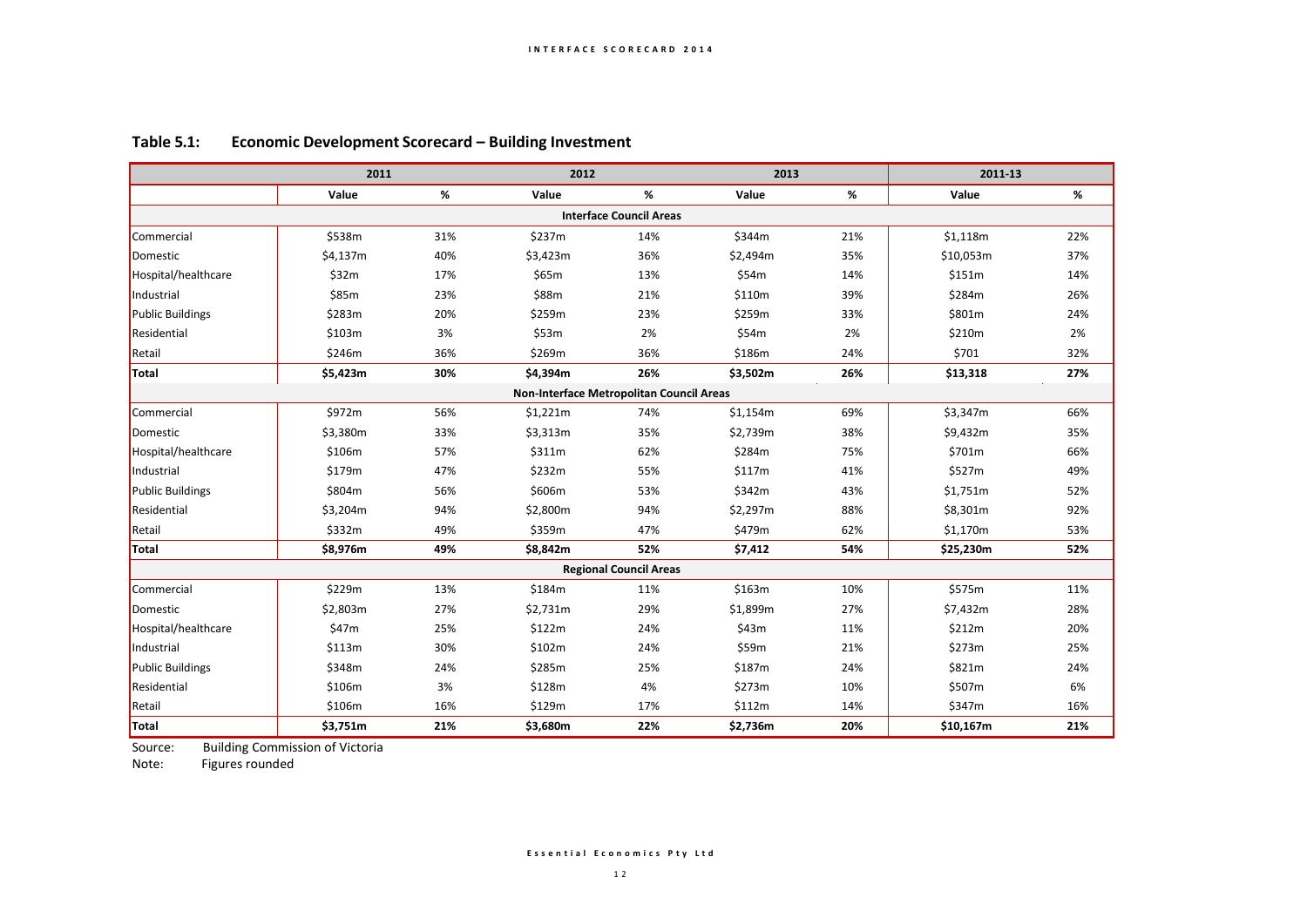

**Figure 5.1: New Building Investment Trends, Interface Council Areas, 2011, 2012 and 2013**

Note: Figures rounded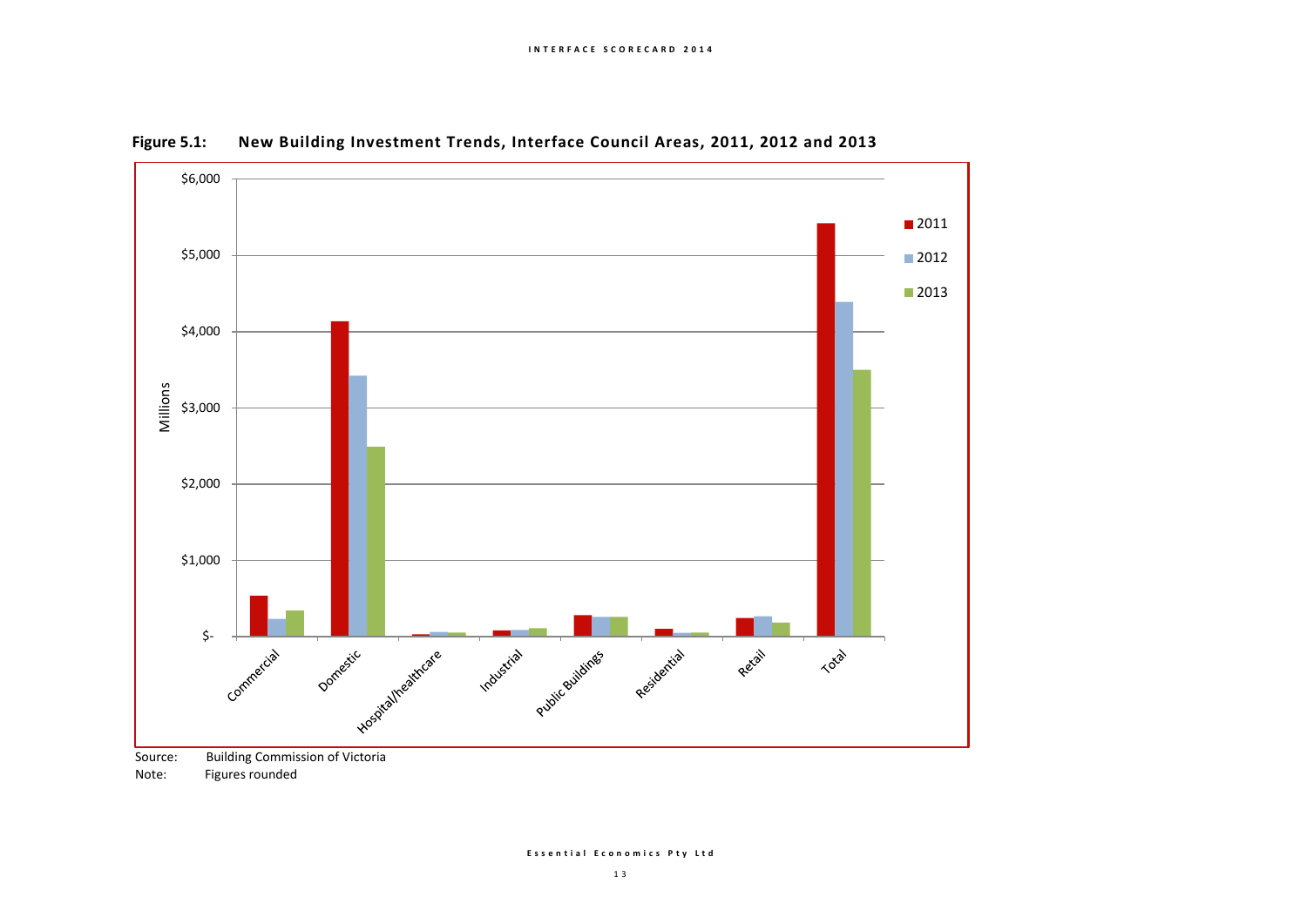## **6 EARLY CHILDHOOD / KINDERGARTEN SCORECARD**

#### **Table 6.1: Early Childhood / Kindergarten Scorecard**

|                                                  | <b>Projects</b> | Share of<br><b>Total</b> | TEI*         | Share of<br><b>TEI</b> |
|--------------------------------------------------|-----------------|--------------------------|--------------|------------------------|
| Interface Council Areas                          | 23              | 25.0%                    | \$14,162,238 | 30.1%                  |
| Non-Interface Metropolitan Council Areas         | 27              | 29.3%                    | \$11,495,362 | 24.4%                  |
| Regional Council Areas                           | 42              | 45.7%                    | \$14,418,381 | 30.6%                  |
| State-wide / unallocated / location non-specific |                 | $0.0\%$                  | \$7,000,000  | 14.9%                  |
| <b>Total</b>                                     | 92              | 100.0%                   | \$47,075,981 | 100.0%                 |

Sources: Children's Facilities Capital Program recipients 2012/13, Department of Education and Early Childhood Development \*Children's Facilities Capital Program recipients are based on 2012/13 funding allocations. 2013/14 program grant recipients to be announced later in 2014

### **Funded Interface Projects (2012/13)**

- Chirnside Park Integrated Children's Centre (Chirnside Park) \$1,383,060 (new funding)
- Doreen South Primary School and Early Learning Centre (Doreen) **\$1,500,000** (new funding)
- Lyndarum Family and Children's Centre (Epping North) **\$1,500,000** (new funding)
- Atherstone Children's and Community Centre (Melton South) \$1,500,000 (new funding)
- Saltwater Promenade‐ Community Centre (Point Cook) また、そのことには、その他には、その他には、その他には、その他には、その他には、その他には、その他には、その他には、その他には、
- Rivercrest Early Learning Centre (Clyde North) **\*** \$600,000 (new funding)
- Aurora Community Centre (Epping North) **\$600,000** (new funding)
- Bethal Primary School and Kindergarten (Meadow Heights) **\$530,000 (new funding)** \$530,000 (new funding)
- Renaissance Rise Family and Community Centre (Mernda) \$600,000 (new funding)
- Bentons Square Community Centre (Mornington) 6600,000 (new funding)
- St Clare's Early Learning Centre (Officer) **\$600,000** (new funding) \$600,000 (new funding)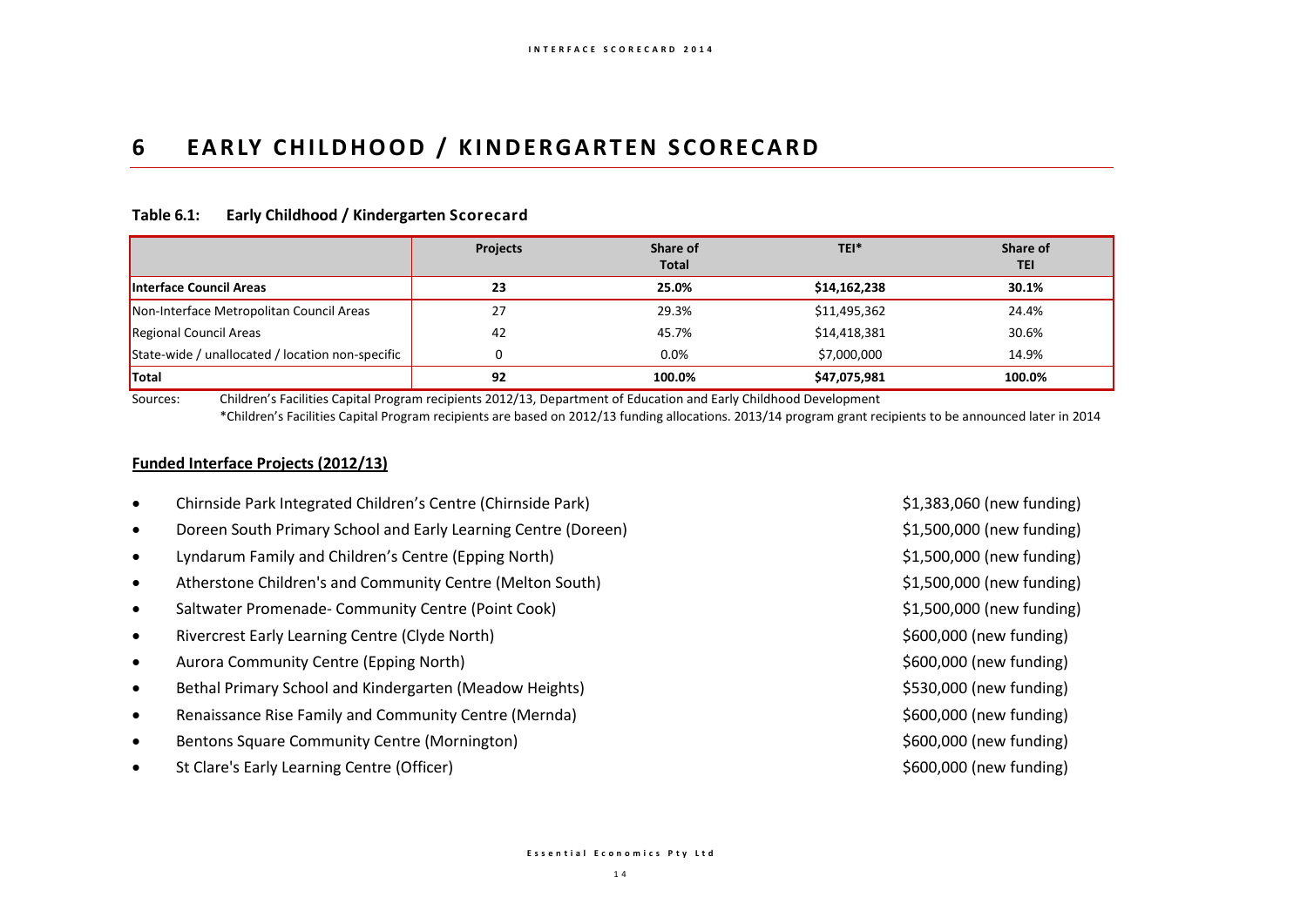|  |  |  | Attwood Child Care Centre & Kindergarten (Attwood) |  |
|--|--|--|----------------------------------------------------|--|
|--|--|--|----------------------------------------------------|--|

- Malcolm Creek Children's Centre (Craigieburn) \$300,000 (new funding)
- Upfield Kindergarten (Dallas) \$300,000 (new funding)
- Coniston Street Family Centre Diamond Creek East Preschool (Diamond Creek) \$150,000 (new funding)
- Dromana Early Learning Centre & Kindergarten (Dromana) \$300,000 (new funding)
- Meruka Child Care (Eltham) **\*** Meruka Child Care (Eltham)
- Bradford Avenue Preschool (Greenvale) **\$300,000** (new funding)
- Westbourne Education Services Early Learning Centre (Truganina) 6300,000 (new funding)
- Wallan Kindergarten (Wallan) by the state of the state of the state of the state of the state of the state of the state of the state of the state of the state of the state of the state of the state of the state of the st
- Wellington St Kindergarten (Wallan) **\***  $\sim$  \$227,178 (new funding)
- Wandong Kindergarten (Wandong) **\$300,000** (new funding)
- Yarrambat /Plenty Preschool (Yarrambat) \$300,000 (new funding)

\$297,000 (new funding)

#### **E s s e n t i a l E c o n o m i c s P t y L t d**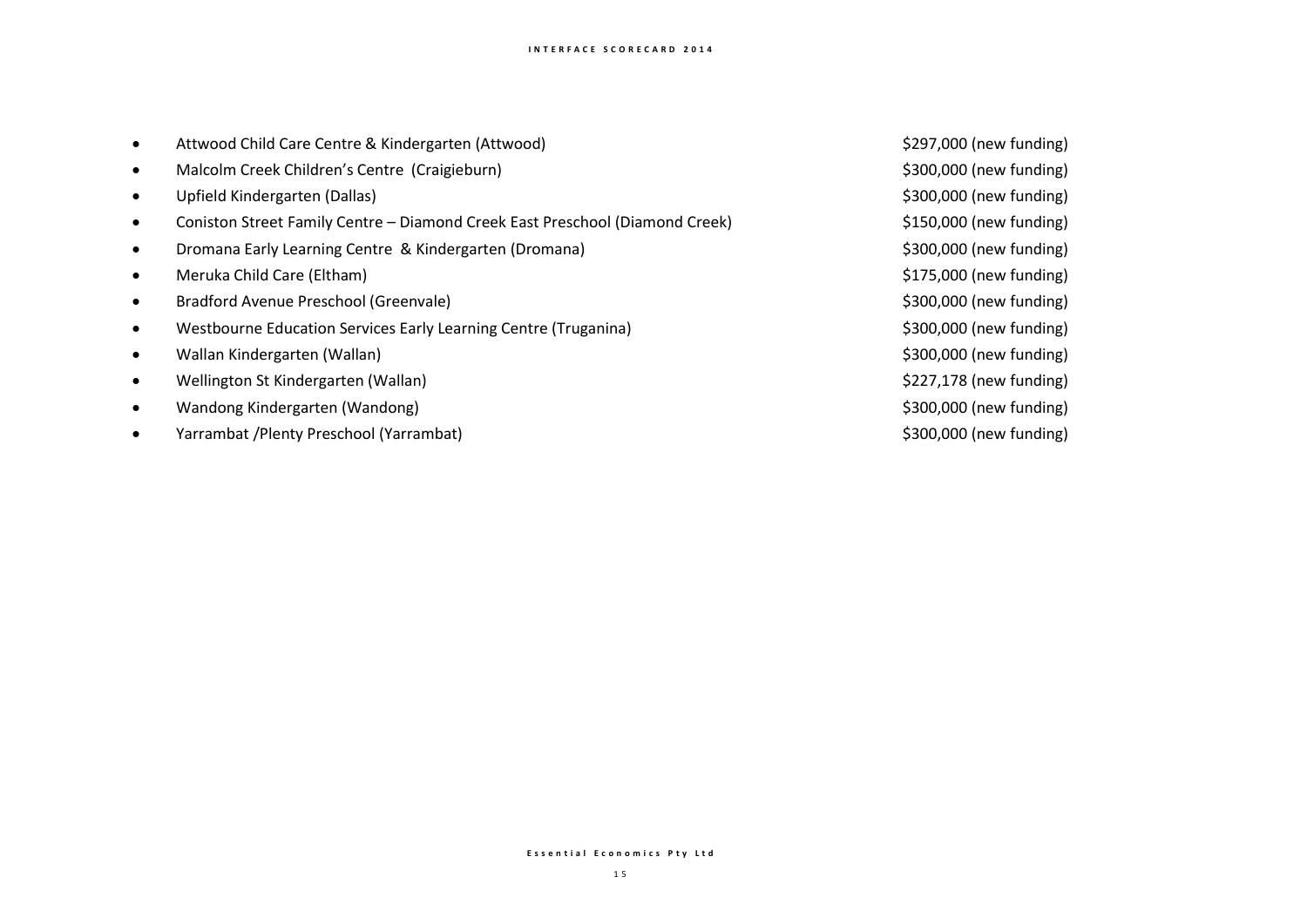## **7 P R I M A RY S C H O O L F U N D IN G S C O R E C A R D**

### **Table 7.1: Primary School Funding Scorecard**

|                                                  |                 | Share of     | TEI*      | Share of   |
|--------------------------------------------------|-----------------|--------------|-----------|------------|
|                                                  | <b>Projects</b> | <b>Total</b> | (000s)    | <b>TEI</b> |
| <b>Interface Council Areas</b>                   | 19              | 27.14%       | \$194,283 | 52.04%     |
| Non-Interface Metropolitan Council Areas         | 34              | 48.57%       | \$104,689 | 28.04%     |
| Regional Council Areas                           | 17              | 24.29%       | \$74,361  | 19.92%     |
| State-wide / unallocated / location non-specific |                 |              |           |            |
| <b>Total</b>                                     | 70              | 100.00%      | \$373,333 | 100.00%    |

Source: Victorian Budget Papers 2014/15

\*New primary school building TEI is evenly allocated for the nominated schools (except where a specific TEI allocation been made to a school)

#### *Funded Interface Projects*

#### **New funding**

- Casey Central East Primary School (Cranbourne North) TEI \$17.3 million (estimated)
- Cranbourne South West Primary School (Cranbourne West) TEI \$17.3 million (estimated)
- Epping North Primary School (Epping North) TEI \$17.3 million (estimated)
- Heather Grove Primary School (Clyde North) TEI \$17.3 million (estimated)
- Mernda South Primary School (Mernda South) TEI \$17.3 million (estimated)
- Mill Park Lakes East Primary School (South Morang) TEI \$17.3 million (estimated)
- Pakenham South West Primary School (Pakenham) TEI \$17.3 million (estimated)
- Point Cook South P–9 (Point Cook) TEI \$17.3 million (estimated)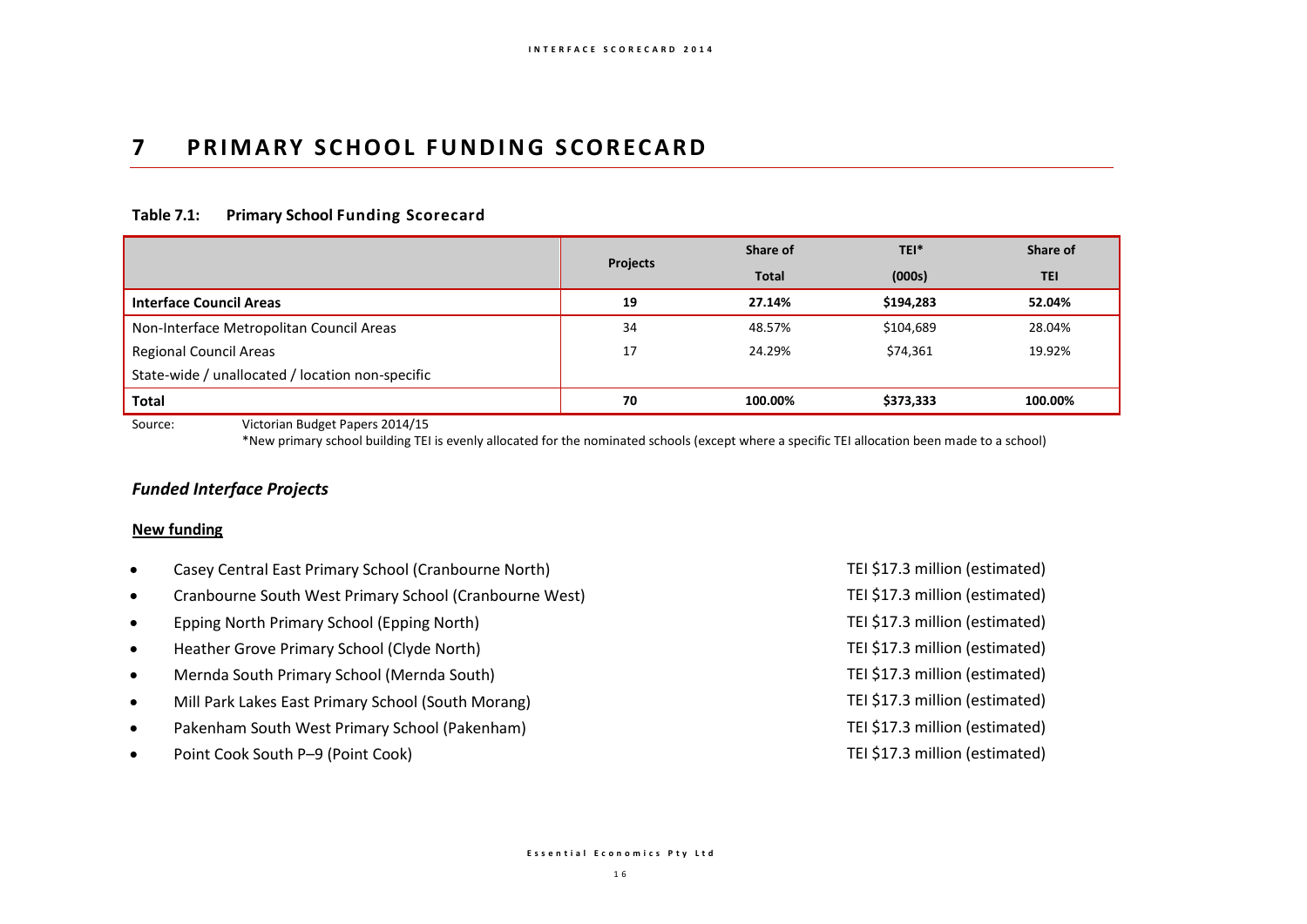| $\bullet$ | Cranbourne West Primary School (Cranbourne)             | TEI \$0.9 million |
|-----------|---------------------------------------------------------|-------------------|
| $\bullet$ | Manchester Primary School (Mooroolbark)                 | TEI \$1.3 million |
| $\bullet$ | Moorooduc Primary School (Moorooduc)                    | TEI \$0.8 million |
| $\bullet$ | Pembroke Primary School (Mooroolbark)                   | TEI \$2.2 million |
| $\bullet$ | Truganina P-9 School - new school (stage 2) (Truganina) | TEI \$7.0 million |
| $\bullet$ | Wallan Primary School (Wallan)                          | TEI \$1.6 million |

## **Existing funding**

| $\bullet$ | Emerald Primary School - modernisation (Emerald)              | TEI: \$6.0 million  |
|-----------|---------------------------------------------------------------|---------------------|
| $\bullet$ | Melton North West Primary School – new school (Melton West)   | TEI: \$11.5 million |
| $\bullet$ | Rosebud Primary School - modernisation (Rosebud)              | TEI: \$2.8 million  |
| $\bullet$ | Truganina P-9 (stage 1) – new school (Truganina)              | TEI: \$10.0 million |
| $\bullet$ | Wyndham Vale South Primary School - new school (Wyndham Vale) | TEI: \$11.5 million |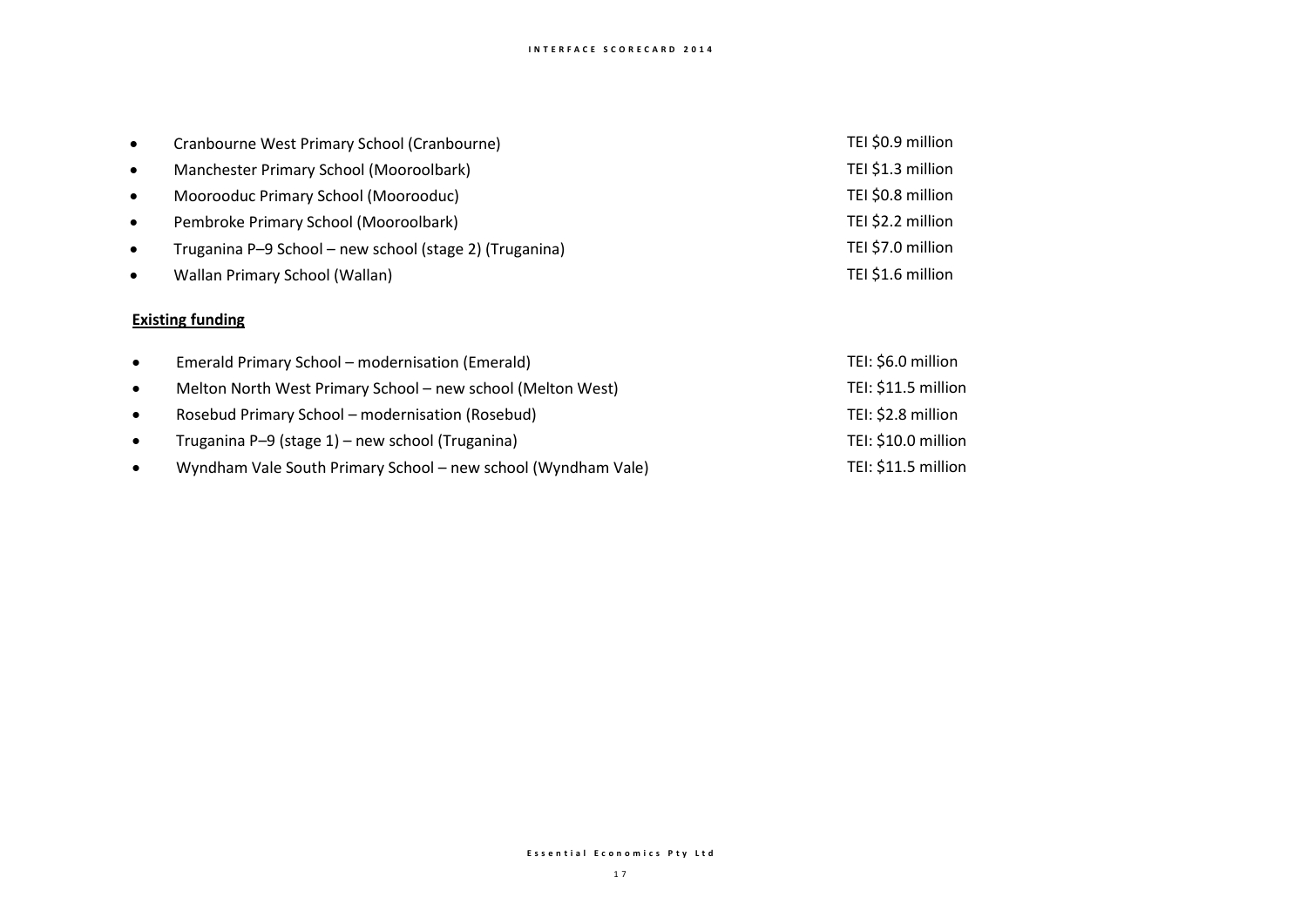## **8 SECONDARY SCHOOL FUNDING SCORECARD**

### **Table 8.1: Secondary School Funding Scorecard**

|                                                  | <b>Projects</b>          | Share of<br><b>Total</b> | <b>TEI</b><br>(000s) | Share of<br><b>TEI</b>   |
|--------------------------------------------------|--------------------------|--------------------------|----------------------|--------------------------|
| <b>Interface Council Areas</b>                   | 10                       | 20.0%                    | \$82,350             | 27.6%                    |
| Non-Interface Metropolitan Council Areas         | 19                       | 38.0%                    | \$97,643             | 32.7%                    |
| Regional Council Areas                           | 21                       | 42.0%                    | \$118,608            | 39.7%                    |
| State-wide / unallocated / location non-specific | $\overline{\phantom{a}}$ | $\overline{a}$           |                      | $\overline{\phantom{a}}$ |
| Total                                            | 50                       | 100.0%                   | \$298.601            | 100.0%                   |

Source: Victorian Budget Papers 2014/15

## *Funded Interface Projects*

### **New funding**

| $\bullet$ | Doreen Secondary College – new school (stage 2) (Doreen)        | TEI: \$12.0 million |  |  |  |
|-----------|-----------------------------------------------------------------|---------------------|--|--|--|
| $\bullet$ | Mount Ridley P-12 College (stage 5 of new school) (Craigieburn) | TEI: \$5.0 million  |  |  |  |
| $\bullet$ | Officer Secondary College – new school (stage 2) (Officer)      | TEI: \$13.0 million |  |  |  |
| $\bullet$ | Whittlesea Secondary College (Whittlesea)                       | TEI: \$4.7 million  |  |  |  |
|           | <b>Existing funding</b>                                         |                     |  |  |  |

|           | Doreen Secondary College (stage 1) – new school (Doreen)                                                         | TEI: \$11.5 million |
|-----------|------------------------------------------------------------------------------------------------------------------|---------------------|
|           | Galvin Park Secondary College – modernisation – refurbishment and enhancement of school<br>facilities (Werribee) | TEI \$14.0 million  |
| $\bullet$ | Koo Wee Rup Secondary College – modernisation (Koo Wee Rup)                                                      | TEI: \$6.5 million  |

**E s s e n t i a l E c o n o m i c s P t y L t d**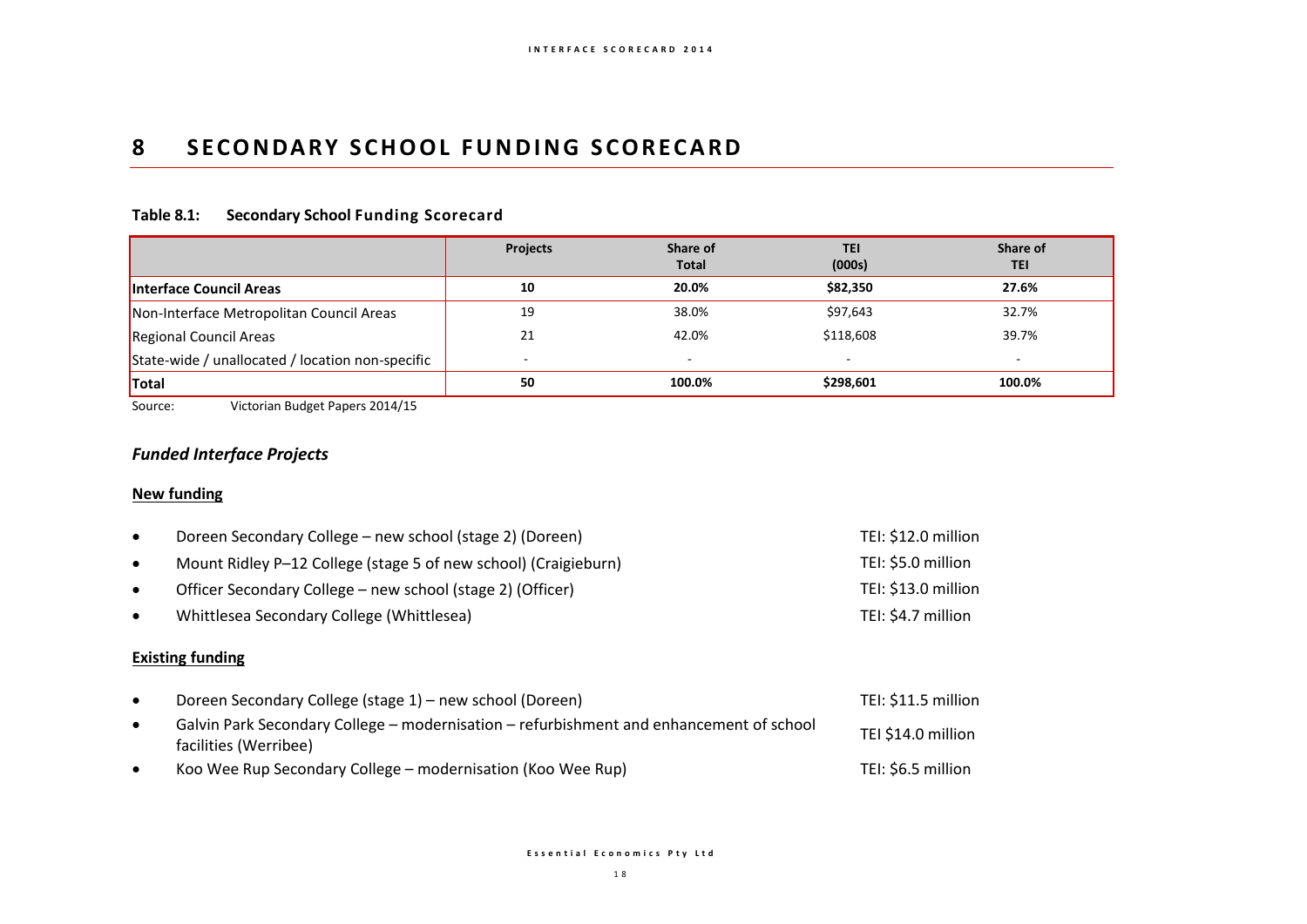- Officer Secondary College (Stage 1) new school (Officer) TEI: \$11.5 million
- Somerville Secondary College new facilities (Somerville) TEI: \$4.0 million
- Timbarra Secondary College year 10–12 Planning (Berwick) TEL SO.2 million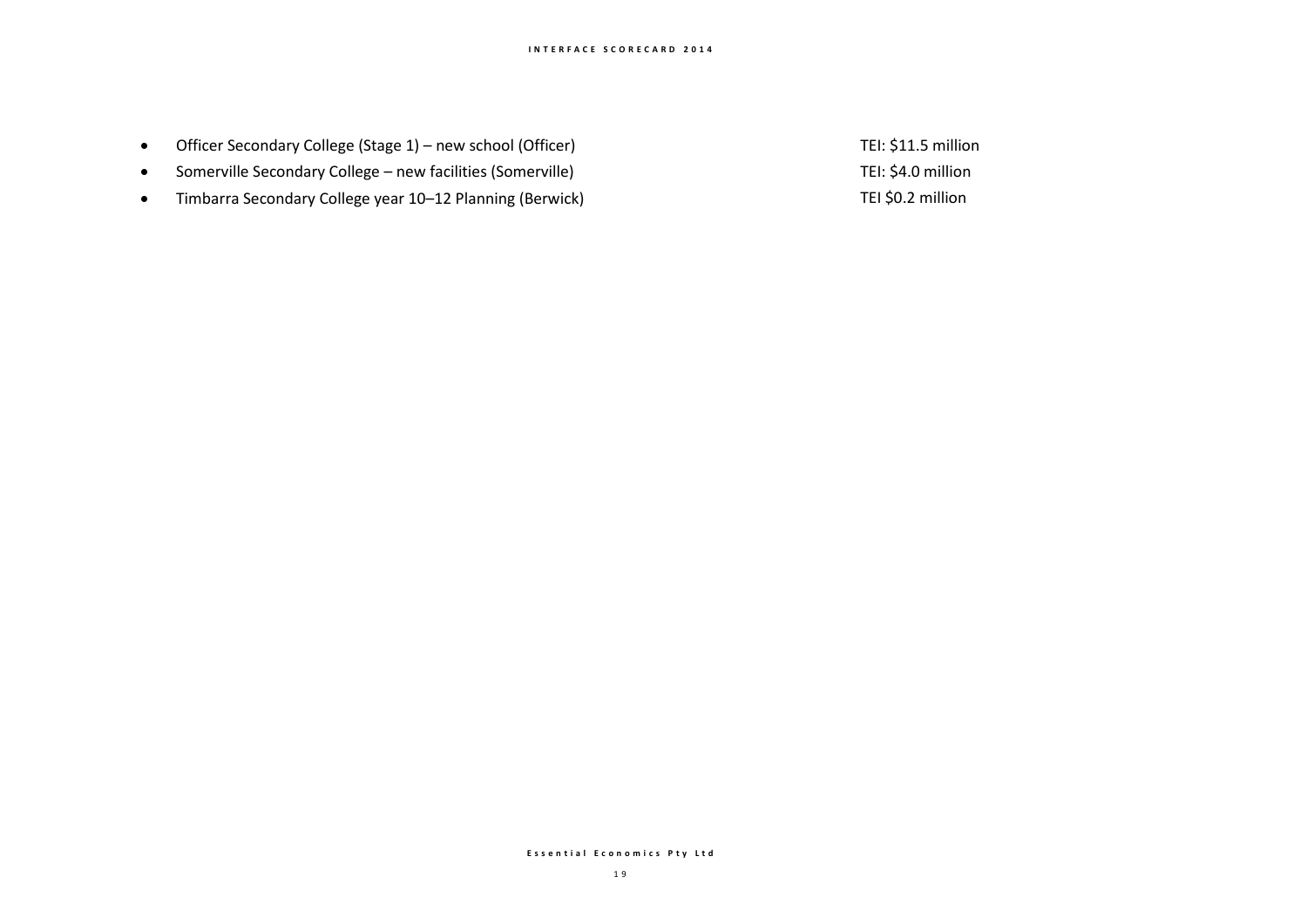## **9 SPECIAL EDUCATION FUNDING SCORECARD**

### **Table 9.1: Special Education Funding Scorecard**

|                                                  | <b>Projects</b> | Share of<br><b>Total</b> | <b>TEI</b><br>(000s) | Share of<br><b>TEI</b> |
|--------------------------------------------------|-----------------|--------------------------|----------------------|------------------------|
| <b>Interface Council Areas</b>                   |                 | 50.0%                    | \$20,818             | 46.6%                  |
| Non-Interface Metropolitan Council Areas         |                 | 16.7%                    | \$2,500              | 5.6%                   |
| Regional Council Areas                           |                 | 33.3%                    | \$21,336             | 47.8%                  |
| State-wide / unallocated / location non-specific | 0               | 0.0%                     | \$0                  | 0.0%                   |
| <b>Total</b>                                     | 6               | 100.0%                   | \$44,654             | 100.0%                 |

Source: Victorian Budget Papers 2014/15

## *Funded Interface Projects*

### **Existing funding**

| $\bullet$ | Hume Valley School – regeneration – completion of redevelopment of facilities including<br>performing arts (Broadmeadows) <sup>(b)</sup>                  | TEI: \$8.8 million |
|-----------|-----------------------------------------------------------------------------------------------------------------------------------------------------------|--------------------|
| $\bullet$ | Western Autistic School - new facilities (Laverton)                                                                                                       | TEI: \$8.0 million |
| ٠         | Western region autistic facility – new facility – commence construction of $P-12$ autistic school,<br>co-located at Laverton P-12 College site (Laverton) | TEI: \$4.0 million |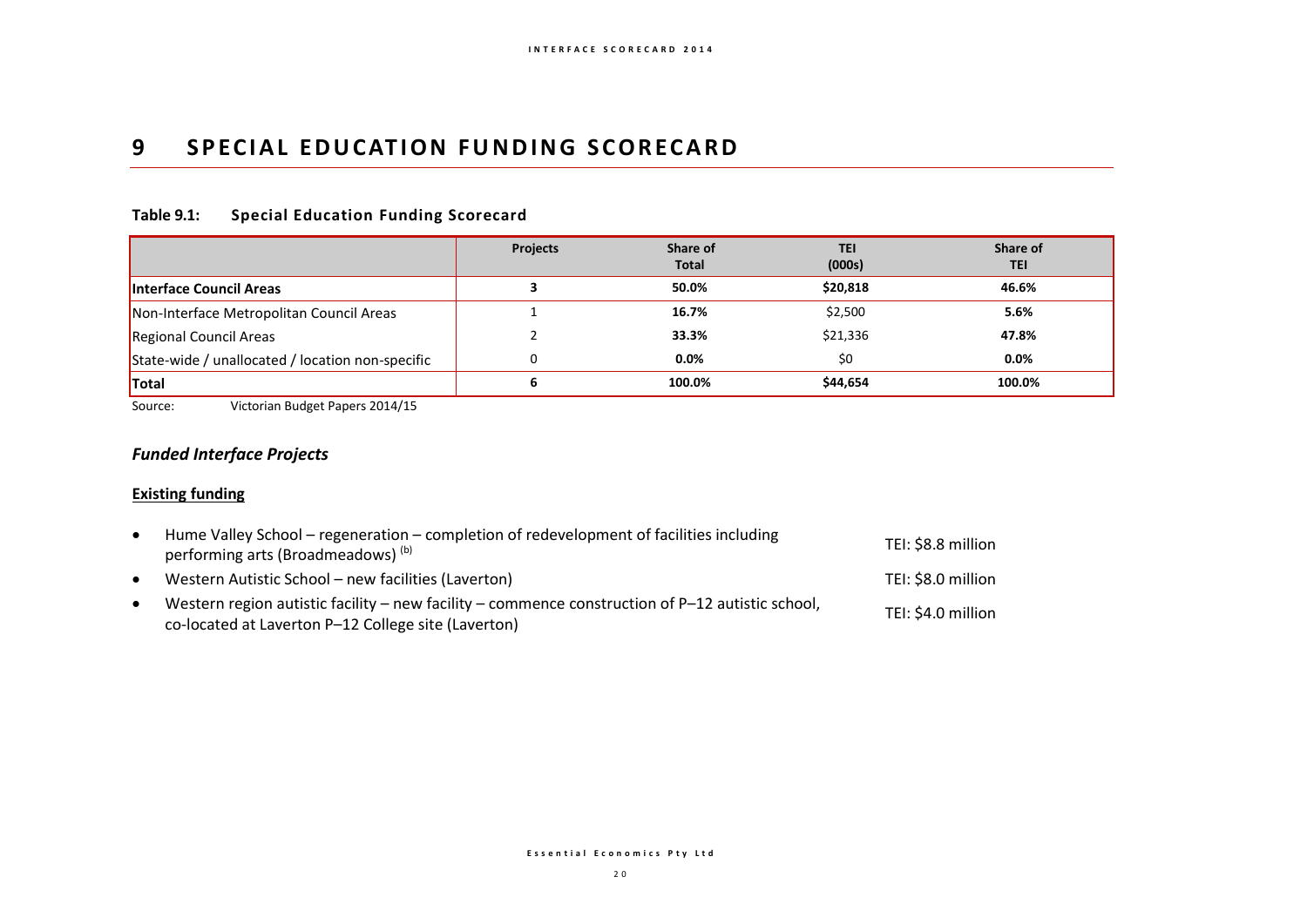## **10 FURTHER EDUCATION FUNDING SCORECARD**

### **Table 10.1: Further Education Funding Scorecard**

|                                                  | <b>Projects</b> | Share of<br><b>Total</b> | TEI<br>(000s) | Share of<br>TEI |
|--------------------------------------------------|-----------------|--------------------------|---------------|-----------------|
| <b>Interface Council Areas</b>                   |                 | 33.3%                    | \$26,000      | 6.9%            |
| Non-Interface Metropolitan Council Areas         | υ               | 0.0%                     | \$0           | $0.0\%$         |
| Regional Council Areas                           | 0               | 0.0%                     | \$0           | 0.0%            |
| State-wide / unallocated / location non-specific |                 | 66.7%                    | \$348,160     | 93.1%           |
| <b>Total</b>                                     |                 | 100.0%                   | \$374,160     | 100.0%          |

Source: Victorian Budget Papers 2014/15

## *Funded Interface Projects*

#### **Existing funding**

• Chisholm Institute of TAFE – new facility – Berwick Trade Careers Centre (Berwick) TEI: \$26.0 million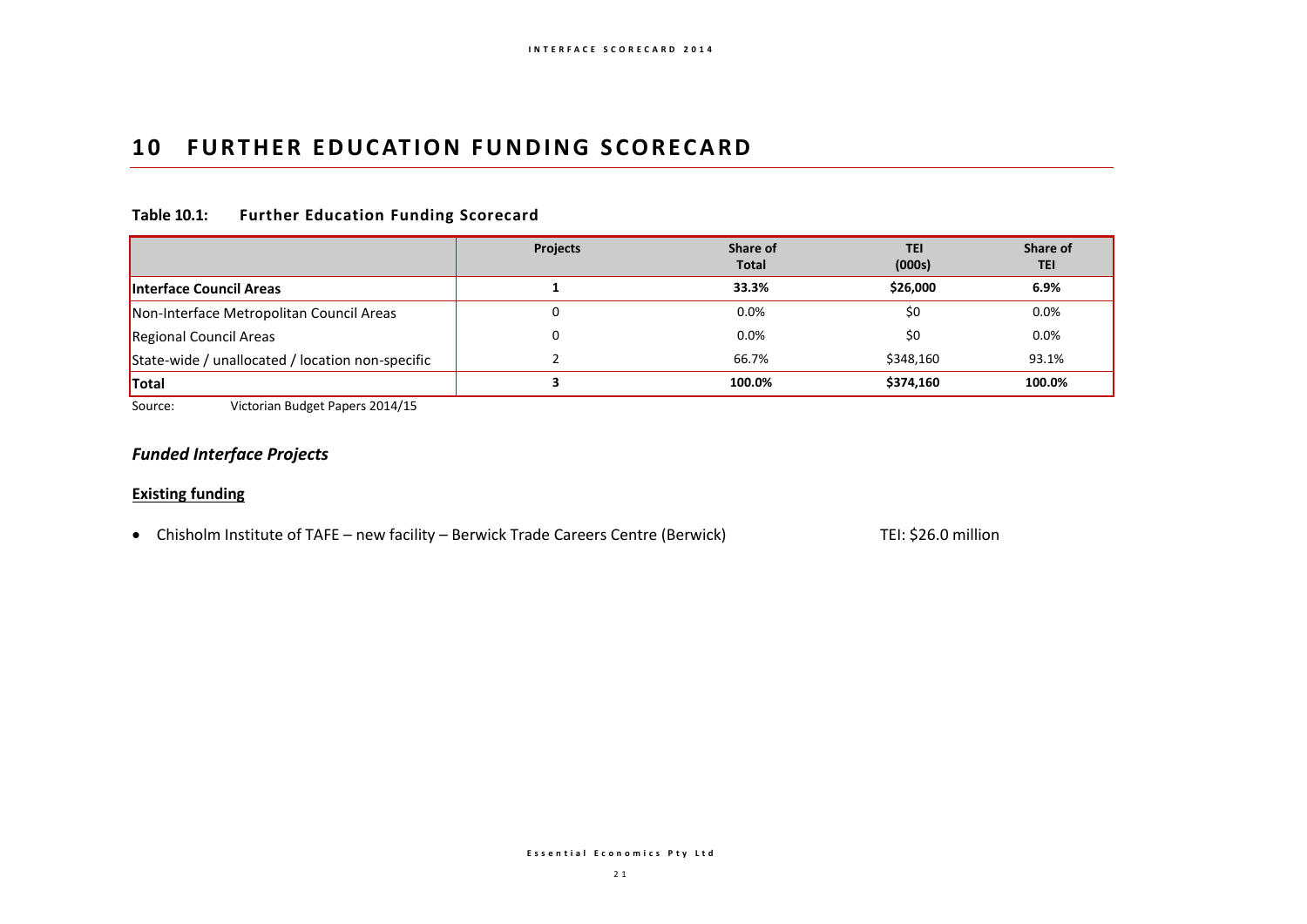## **11 HEALTH FUNDING SCORECARD**

## **Table 11.1: Health Funding Scorecard**

|                                                  | <b>Projects</b> | Share of<br><b>Total</b> | <b>TEI</b><br>(000s) | Share of<br>TEI |
|--------------------------------------------------|-----------------|--------------------------|----------------------|-----------------|
| <b>Interface Council Areas</b>                   |                 | 14.3%                    | \$135,971            | 6.2%            |
| Non-Interface Metropolitan Council Areas         | 12              | 24.5%                    | \$1,037,870          | 47.7%           |
| Regional Council Areas                           | 22              | 44.9%                    | \$719,378            | 33.1%           |
| State-wide / unallocated / location non-specific |                 | 16.3%                    | \$283,300            | 13.0%           |
| <b>Total</b>                                     | 49              | 100.0%                   | \$2,176,519          | 100.0%          |

Source: Victorian Budget Papers 2014/15

## *Funded Interface Projects*

#### **New funding**

| $\bullet$ | Major expansion for Healesville Hospital                                       | TEI: \$4.6 million  |
|-----------|--------------------------------------------------------------------------------|---------------------|
|           | <b>Existing funding</b>                                                        |                     |
| $\bullet$ | Improving ambulance service delivery - outer metropolitan<br>Melbourne (metro) | TEI: \$21.2 million |
| $\bullet$ | Kilmore and District Hospital – redevelopment (Kilmore)                        | TEI: \$20.0 million |
| $\bullet$ | Northern Hospital inpatient capacity expansion (Epping)                        | TEI: \$29.0 million |
| $\bullet$ | Northern Hospital emergency department expansion (Epping)                      | TEI: \$24.5 million |
| $\bullet$ | Seymour Hospital chemotherapy chairs (Seymour)                                 | TEI: \$2.0 million  |
| $\bullet$ | Werribee Mercy Hospital mental health expansion (Werribee)                     | TEI: \$34.7 million |

**E s s e n t i a l E c o n o m i c s P t y L t d**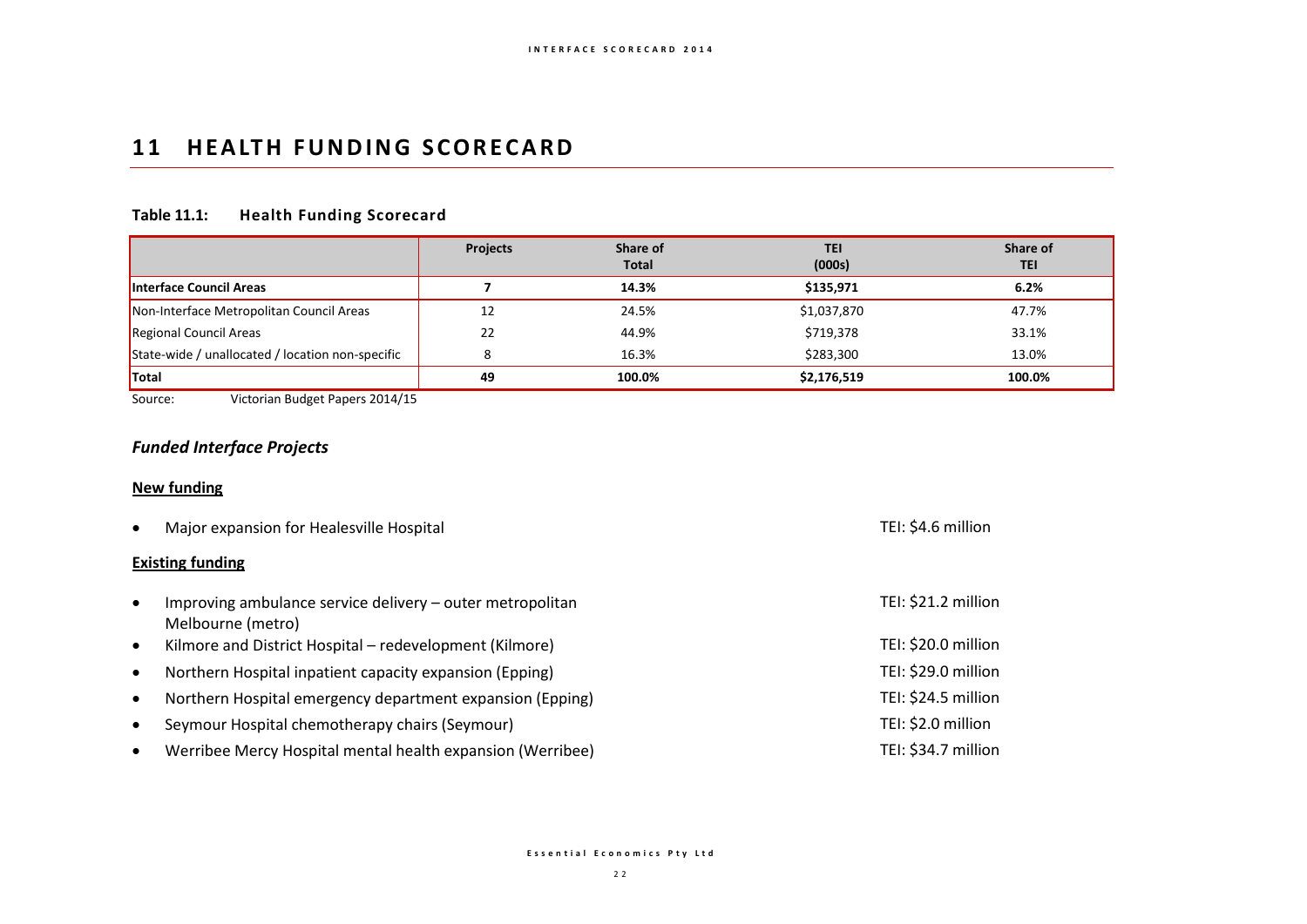## **12 JUSTICE FUNDING SCORECARD**

## **Table 12.1: Justice Funding Scorecard**

|                                                  | <b>Projects</b> | Share of<br><b>Total</b> | <b>TEI</b><br>(000) | Share of<br><b>TEI</b> |
|--------------------------------------------------|-----------------|--------------------------|---------------------|------------------------|
| <b>Interface Council Areas</b>                   |                 | 7.9%                     | \$35,217            | 2.9%                   |
| Non-Interface Metropolitan Council Areas         |                 | 10.5%                    | \$97,801            | 7.9%                   |
| Regional Council Areas                           |                 | 18.4%                    | \$159,394           | 12.9%                  |
| State-wide / unallocated / location non-specific | 24              | 63.2%                    | \$942,319           | 76.3%                  |
| Total                                            | 38              | 100.0%                   | \$1,234,730         | 100.0%                 |

Source: Victorian Budget Papers 2014/15

### *Funded Interface Projects*

#### **New funding**

- Victoria Police Mounted Branch relocation project (Attwood) TEI: \$11.9 million TEI: \$11.9 million<br>• Emerald Police Station Upgrade TEI: \$11.9 million (estimated)
- Emerald Police Station Upgrade

#### **Existing funding**

New Children's Court at Broadmeadows (Broadmeadows): TEI: \$11.4 million (existing funding)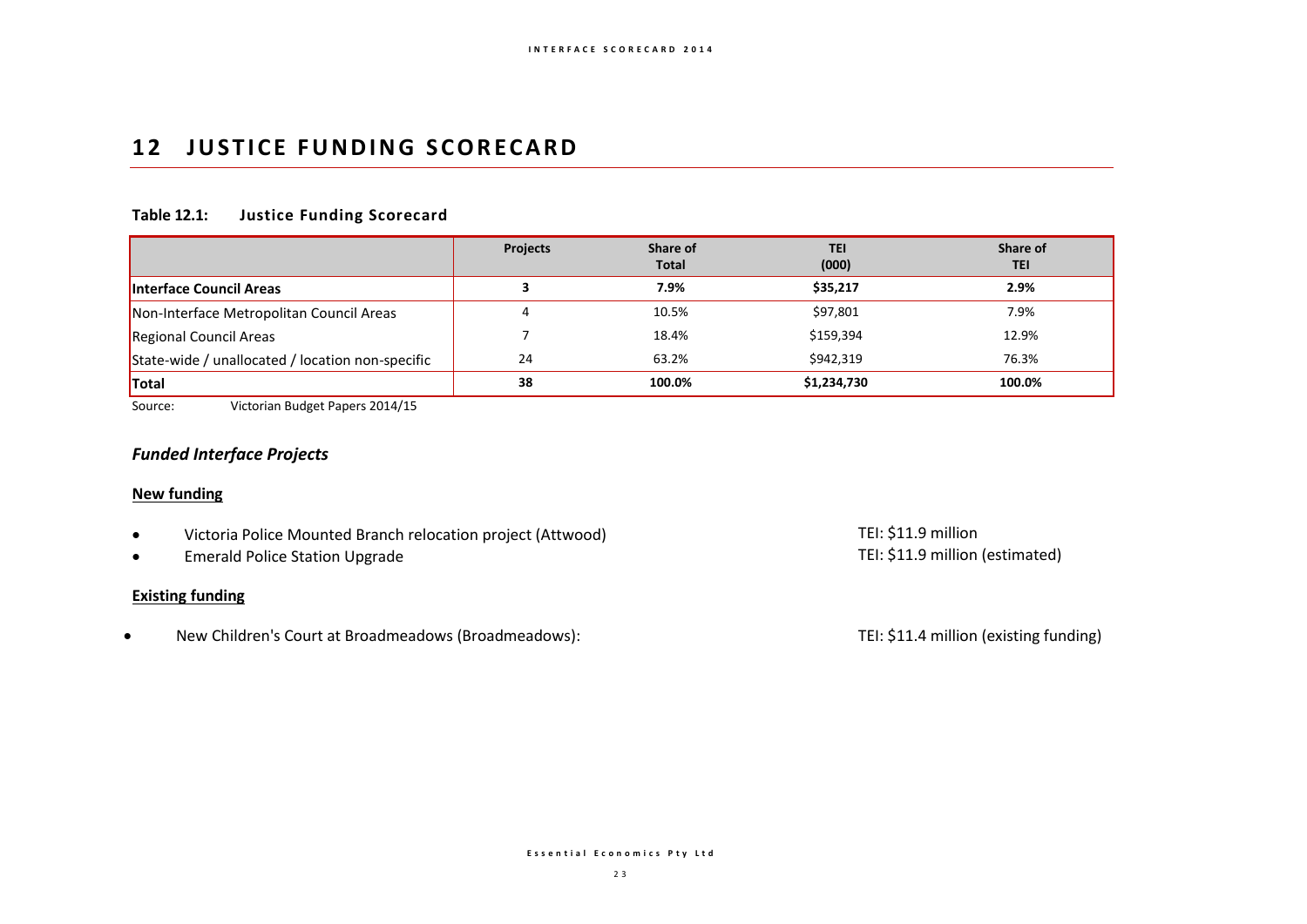## 13 ARTS AND CULTURAL FACILITIES

### **Table 13.1: Arts and Cultural Funding Scorecard**

|                                                  | <b>Projects</b> | Share of<br><b>Total</b> | <b>TEI</b><br>(000s) | Share of<br>TEI |
|--------------------------------------------------|-----------------|--------------------------|----------------------|-----------------|
| Interface Council Areas                          |                 | $0.0\%$                  | \$0                  | $0.0\%$         |
| Non-Interface Metropolitan Council Areas         |                 | 81.8%                    | \$113,825            | 92.7%           |
| Regional Council Areas                           |                 | 0.0%                     | \$0                  | 0.0%            |
| State-wide / unallocated / location non-specific |                 | 18.2%                    | \$9,028              | 7.3%            |
| <b>Total</b>                                     | 11              | 100.0%                   | \$122,853            | 100.0%          |

Source: Victorian Budget Papers 2014/15

Notes: Non-Interface Metropolitan Melbourne infrastructure funding includes capital allocations for major State assets such as the Melbourne Arts Centre, Melbourne Museum and Melbourne Exhibition Centre.

## *Funded Interface Projects*

#### **New funding**

Nil

### **Existing funding**

Nil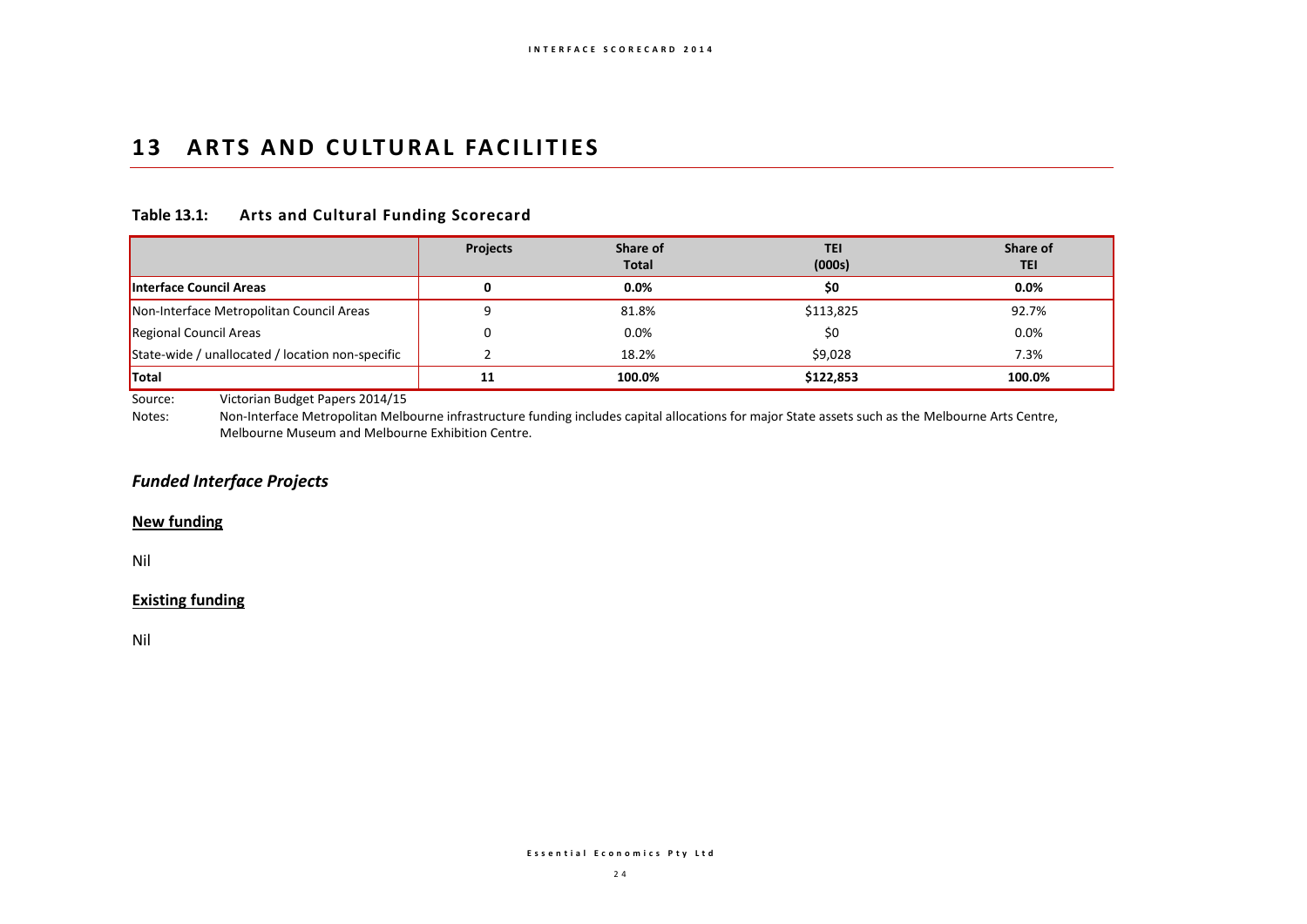## **14 ROADS FUNDING SCORECARD**

## **Table 14.1: Roads Funding Scorecard**

|                                                  | <b>Projects</b> | Share of<br><b>Total</b> | <b>TEI</b><br>(000s) | Share of<br>TEI |
|--------------------------------------------------|-----------------|--------------------------|----------------------|-----------------|
| <b>Interface Council Areas</b>                   |                 | 11.11%                   | \$137,792            | 4.42%           |
| Non-Interface Metropolitan Council Areas         | 10              | 27.78%                   | \$1,190,037          | 38.20%          |
| <b>Regional Council Areas</b>                    | 18              | 50.00%                   | \$1,604,850          | 51.51%          |
| State-wide / unallocated / location non-specific |                 | 11.11%                   | \$182,752            | 5.87%           |
| <b>Total</b>                                     | 36              | 100.00%                  | \$3,115,431          | 100.00%         |

Source: Victorian Budget Papers 2014/15

### *Funded Interface Projects*

#### **New funding**

Nil

## **Existing funding**

| $\bullet$ | Sneydes Road Interchange (Point Cook) | TEI: \$39.9 million |
|-----------|---------------------------------------|---------------------|
| $\bullet$ | Kilmore Wallan bypass (Kilmore)       | TEI: \$13.4 million |
| $\bullet$ | Koo Wee Rup Bypass (Koo Wee Rup)      | TEI: \$66.0 million |
|           | Cardinia Road upgrade (Cardinia)      | TEI: \$18.5 million |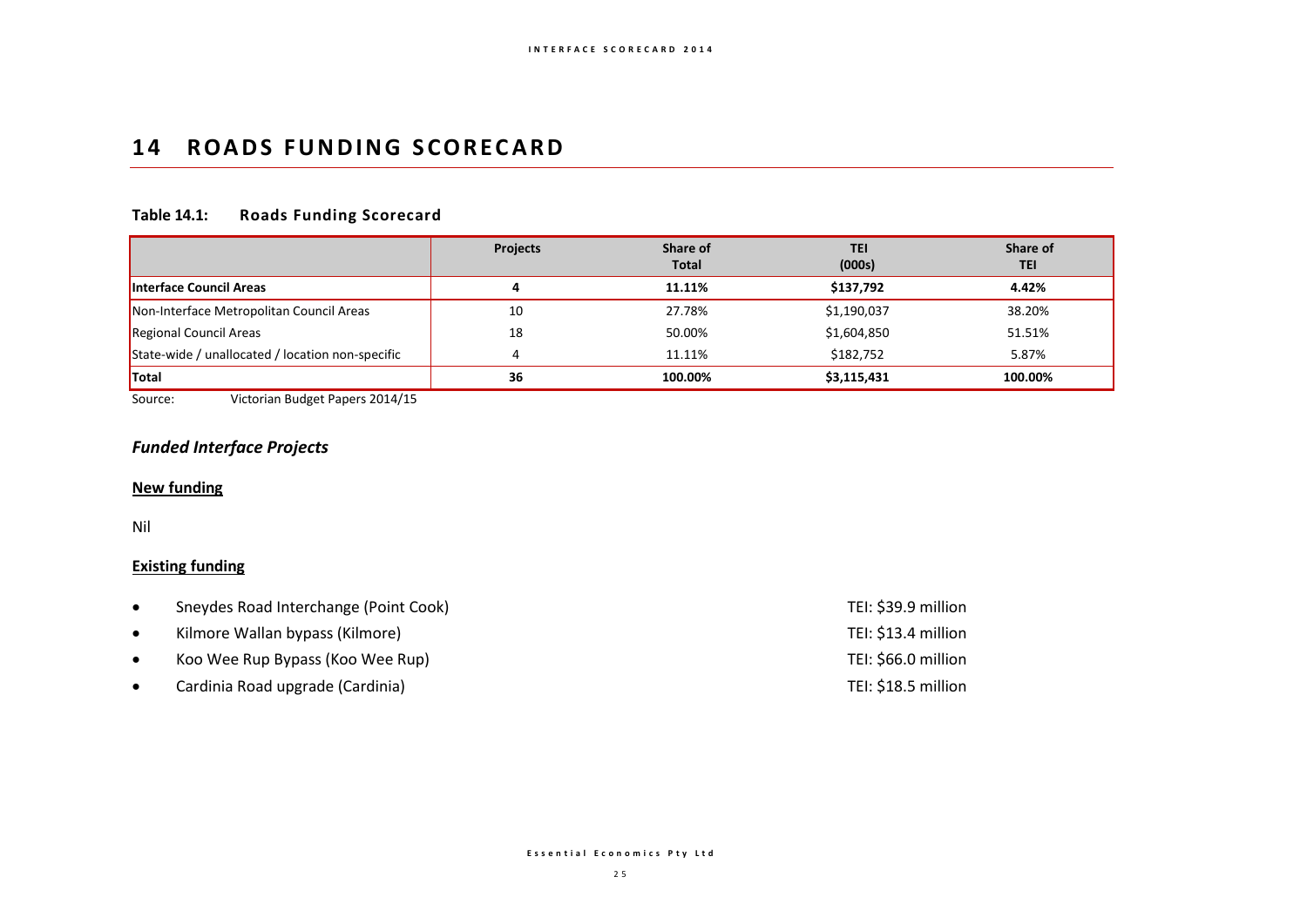## 15 PUBLIC TRANSPORT FUNDING SCORECARD (RAIL AND BUS)

### **Table 15.1: Public Transport Scorecard**

|                                                  | <b>Projects</b> | Share of<br>Total | <b>TEI</b><br>(000s) | Share of<br>TEI |
|--------------------------------------------------|-----------------|-------------------|----------------------|-----------------|
| <b>Interface Council Areas</b>                   |                 |                   | 7.41%                | \$683,500       |
| Non-Interface Metropolitan Council Areas         |                 | 10                | 37.04%               | \$12,085,053    |
| Regional Council Areas                           |                 |                   | 22.22%               | \$64,549        |
| State-wide / unallocated / location non-specific |                 |                   | 33.33%               | \$5,181,179     |
| <b>Total</b>                                     | 26              | 27                | 100.00%              | \$18,014,281    |

Source: Victorian Budget Papers 2014/15

Notes:

Funding of \$2.25 billion is allocated for Cranbourne Pakenham Rail Corridor project based on the mid-point of the TEI range. This funding is then allocated \$1,155 billion to Non-Interface Council Areas (\$600 million for level crossing removals and 70% of the remaining allocation) and \$495 million to Interface Council Areas (30% of total allocation excluding level crossing removal program).

Funding of \$10 billion is allocated for Melbourne Rail Link based on the mid-point of the TEI range

## *Funded Interface Projects*

#### **New funding**

• Cranbourne – Pakenham Rail Corridor Project Cranbourne – Pakenham Rail Corridor Project Cranbourne – Pakenham Rail Corridor Project

#### **Existing funding**

• New stations in growth areas (metro various) and the state of the state of the Superior of TEI: \$188.5 million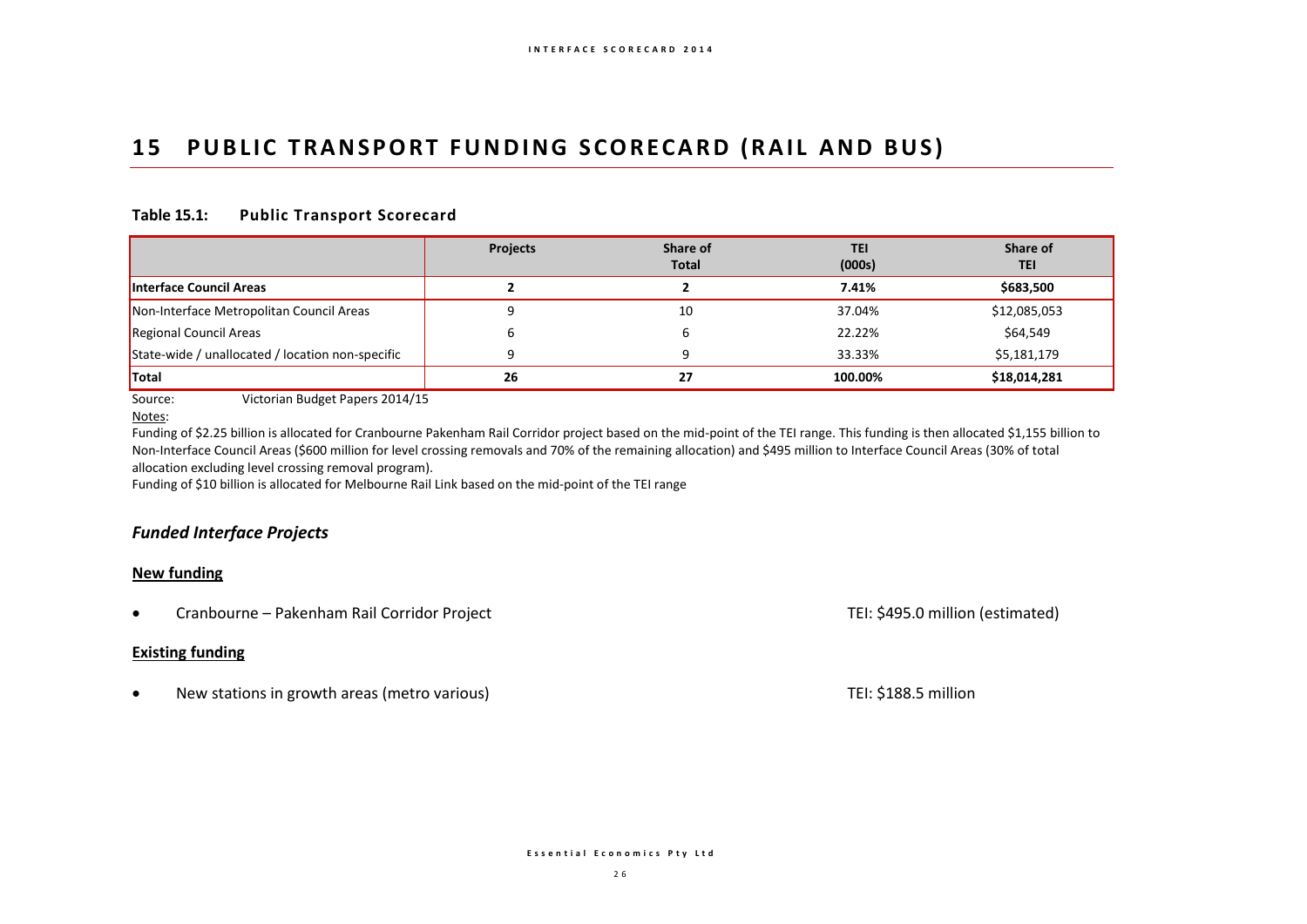## **16 PUBLIC LIBRARIES FUNDING SCORECARD**

### *Living Libraries Infrastructure Program 2014 – Department of Transport, Planning and Local Infrastructure (DTPLI)*

The Living Libraries Infrastructure 2014 will provide grants (\$750,000), providing the following co-contributions are met:

- Libraries for Metropolitan Communities
	- DTPLI \$1 : \$1 Local (all metropolitan councils)
- Libraries for Interface Councils
	- DTPLI \$1.5 : \$1 Local (Cardinia, Casey, Hume, Melton, Mornington Peninsula, Nillumbik, Whittlesea, Wyndham, Yarra Ranges)
- Libraries for Regional Cities
	- DTPLI \$2 : \$1 Local (Ballarat, Bendigo, Geelong, Horsham, Latrobe, Mildura, Shepparton, Wangaratta, Warrnambool, Wodonga)
- Libraries for Regional and Rural Councils
	- DTPLI \$3 : \$1 Local (remaining regional and rural councils includes Mitchell)

Applications opened on 3 February 2014 and closed on 28 March 2014. Successful grant recipients will be notified later in 2014.

### *The Living Libraries Infrastructure Program 2013*

The Living Libraries Infrastructure Program 2013 delivered \$1,175,000 to Interface Councils (3 projects) out of a grant pool of \$3,451,000, which represented 34% of funding, with the remaining funding split between Non-Interface Metropolitan areas (\$45,000 or 1% of funding) and Regional Victoria (\$2,231,000 or 65% of funding).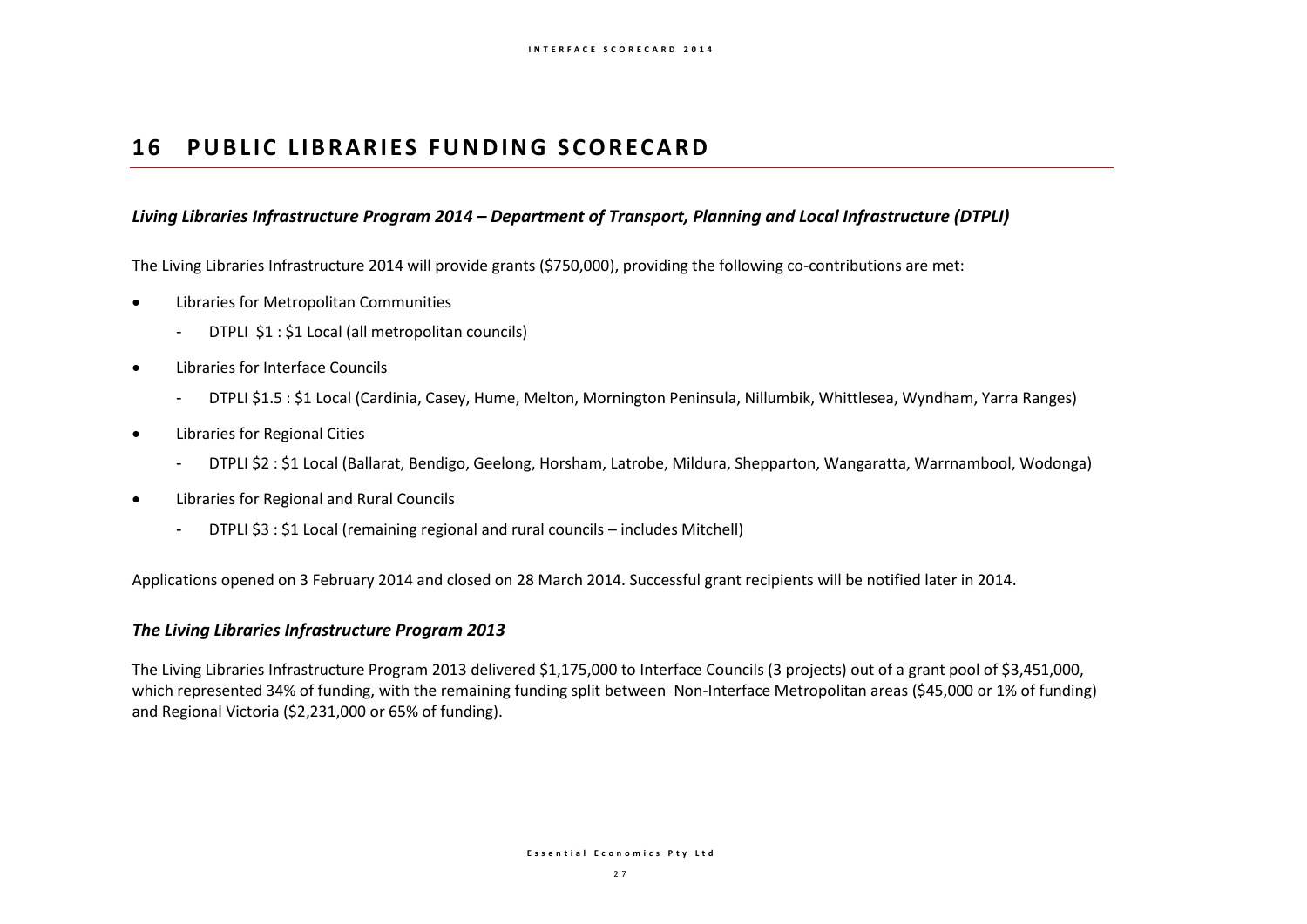## **17 COUNCIL SCORECARD**

|                                                                     | No. of<br><b>Projects</b> | <b>TEI</b><br>(000s) | <b>Share of Interface</b><br><b>Projects</b> | <b>Share of Interface</b><br><b>TEI</b> |
|---------------------------------------------------------------------|---------------------------|----------------------|----------------------------------------------|-----------------------------------------|
| Cardinia (C)                                                        | 9                         | \$151,343            | 13%                                          | 11%                                     |
| $\mathsf{Casey}\left(\mathsf{C}\right)$                             |                           | \$79,748             | 10%                                          | 6%                                      |
| $H$ ume (C)                                                         | 9                         | \$38,835             | 13%                                          | 3%                                      |
| Melton (C)                                                          | 2                         | \$13,000             | 3%                                           | 1%                                      |
| Mitchell (S)                                                        |                           | \$37,827             | 10%                                          | 3%                                      |
| Mornington Peninsula (S)                                            | 5                         | \$8,469              | 7%                                           | 1%                                      |
| Nillumbik (S)                                                       | 3                         | \$625                | 4%                                           | 0%                                      |
| Whittlesea (C)                                                      | 12                        | \$137,888            | 17%                                          | 10%                                     |
| Wyndam(C)                                                           | 11                        | \$148,198            | 15%                                          | 11%                                     |
| Yarra Ranges (S)                                                    | 4                         | \$9,429              | 6%                                           | 1%                                      |
| Cranbourne-Pakenham Rail Corridor                                   |                           | \$495,000            | 1%                                           | 37%                                     |
| Improving ambulance service delivery – outer metropolitan Melbourne |                           | \$21,231             | 1%                                           | 2%                                      |
| New Stations in Growth Areas                                        | $\mathbf{1}$              | \$188,500            | 1%                                           | 14%                                     |
| Total                                                               | 72                        | \$1,330,093          | 100%                                         | 100%                                    |

## **Table 17.1: Interface Councils – Local Government Area Scorecard (excluding Libraries Funding)**

Source: Victorian Budget Papers 2014/15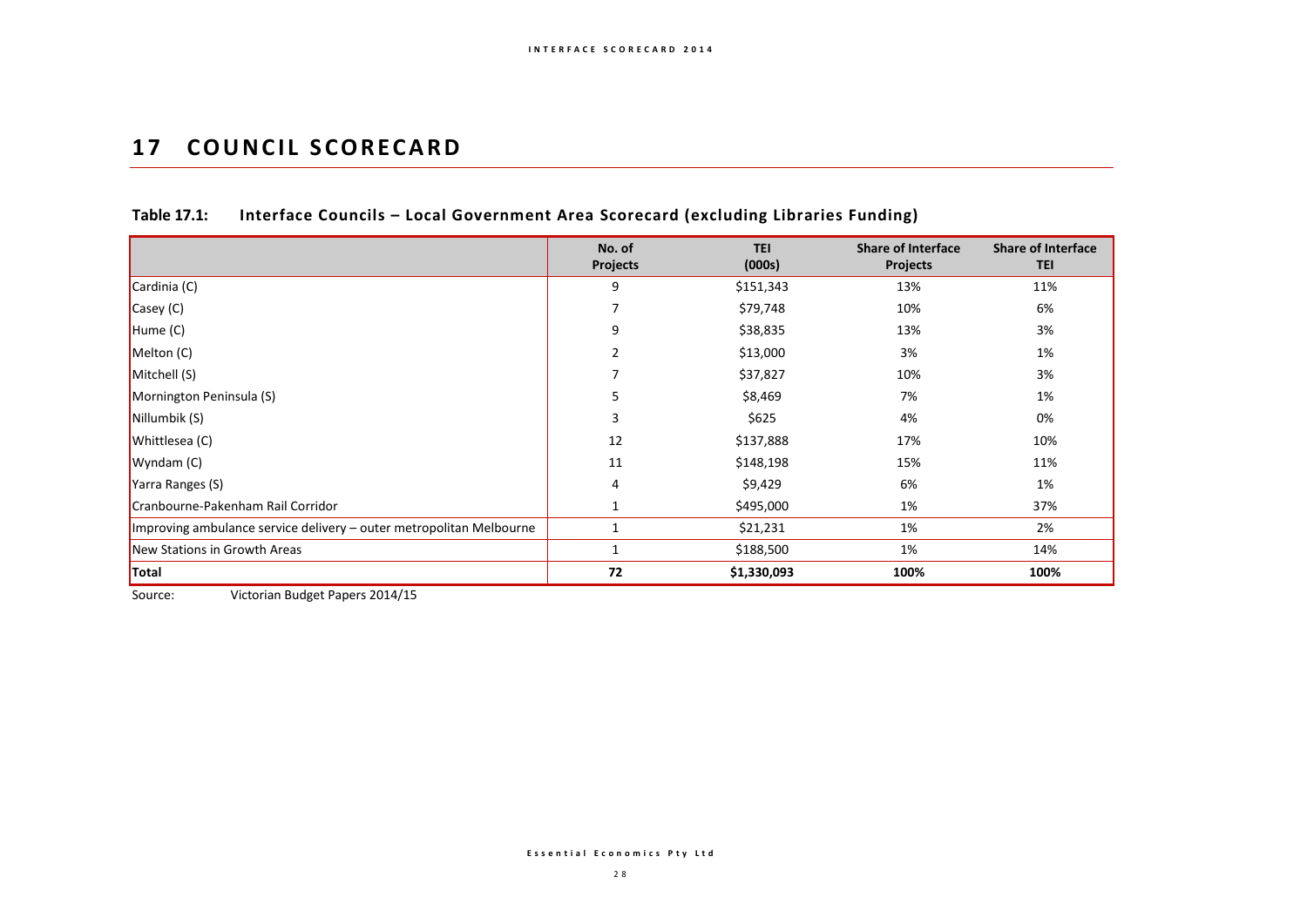## 18 **KEY FINDINGS AND CONCLUSIONS**

### *State Budget 2013/14 Funding Overview*

- 1. Interface Council areas have been allocated \$1,330 million (over 4 years) in Total Estimated Investment (TEI) from the 2014/15 State Budget for infrastructure against the following priority service areas:
	- Early childhood and kindergarten facilities
	- Schools facilities
	- Further education facilities
	- Hospitals and health facilities
	- Justice facilities
	- Arts and cultural facilities
	- **Roads**
	- Public transport.
- 2. The majority of investment is focused on public transport (\$683 million or 51% of TEI) and this is principally associated with the estimated proportion of funds for Cranbourne-Pakenham Rail Corridor Project attributable to Interface Council areas, although it is noted that no specific funding was allocated for new bus infrastructure to service Interface Council areas.
- 3. The next largest infrastructure investment is for new primary school buildings estimated at \$194 million or 15% of TEI.
- 4. Relatively small investments have been allocated for other priority areas roads (\$138 million or 10% of TEI), health (\$137 million or 10% of TEI), secondary schools (\$82million or 6% of TEI), justice (\$35 million or 3% of TEI), further education (\$26 million or 2% of TEI), and special education (\$20 million or 2% of TEI).
- 5. Early childhood / kindergarten investment (\$47 million) refers to 2013/14, as Children's Facilities Capital Program recipients for 2014/15 have yet to be announced.
- 6. For the second consecutive budget, no investment has been made in arts and cultural facilities in Interface Council areas.

### *Funding for Critical Infrastructure*

7. Over the current 4-year budget period an estimated \$1,831 million in investment is required for critical infrastructure (ie early childhood/kindergartens, schools, further education, health and public transport) in Interface Council areas (refer to "One Melbourne or Two' updated report, Essential Economics 2012). Note that while the majority of funding is a State responsibility, funding support is also required from the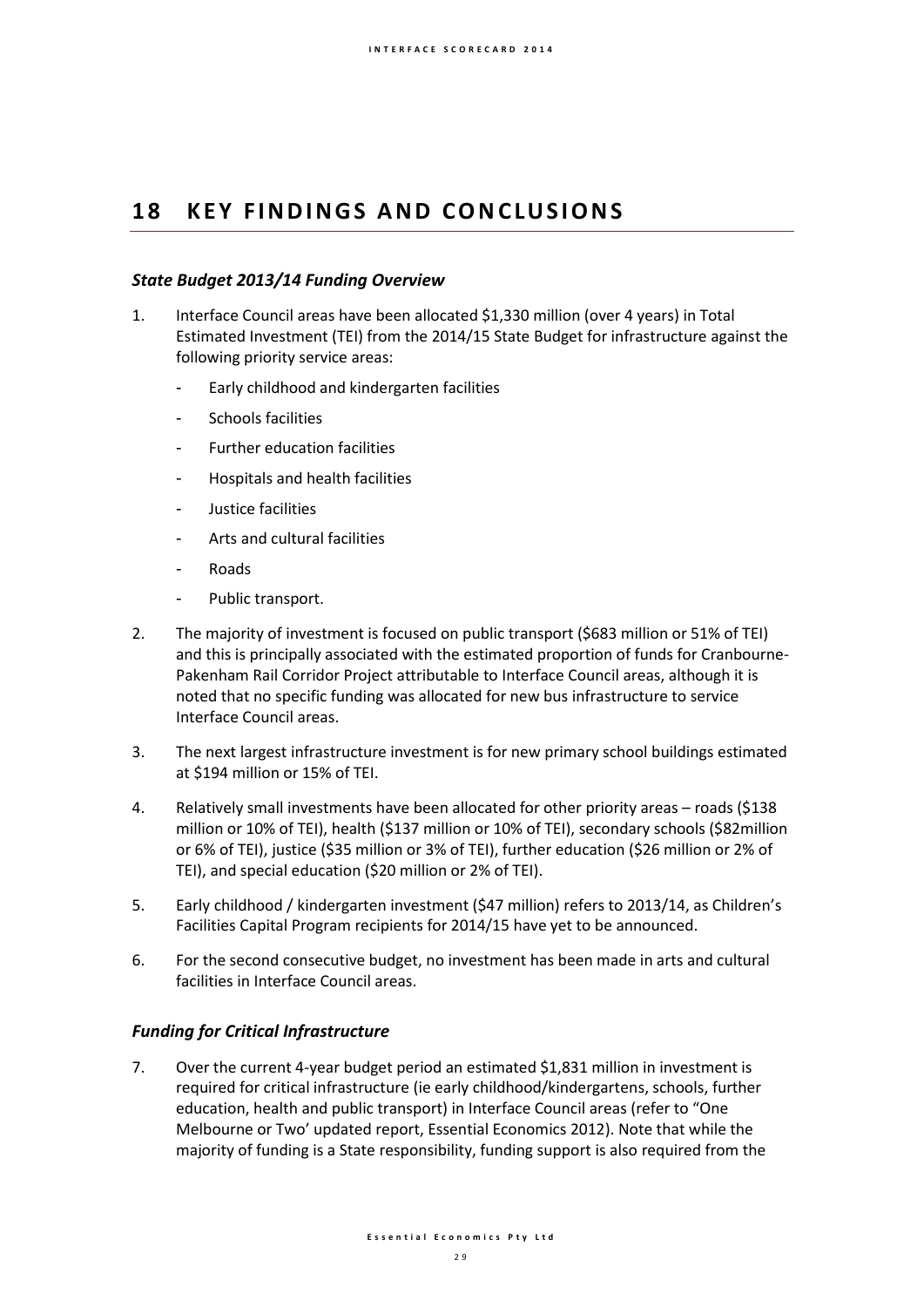Federal Government and Councils, while some infrastructure will be provided by the private sector.

- 8. State funding allocated in the 2014/15 budget over a 4-yearsperiod represents approximately \$1,021 million or 56% of this requirement; therefore, a further \$810 million in investment is required from either unallocated State funding (such as the \$50 million for arterial road restoration, \$22 million for education facilities upgrades and modernisation and \$20 million for relieving congestion of suburban roads) or from non-State funding sources in order to meet the identified needs of Interface communities over this period.
- 9. In this 4-year budget cycle, only new primary school infrastructure is adequately funded (although this needs to be balanced against under-investment in previous budgets), with all other areas of critical infrastructure significantly under-funded over the current budget period.
- 10. If the estimated funding investment gap of \$810 million is not closed over the 4-year period, this would potentially lead to a significant undersupply (or lag in provision) in local facilities and services such as secondary schools, TAFE campuses, hospitals, etc, as well as in infrastructure required to increase capacity to support higher levels of public transport usage by interface residents.
- 11. The estimated \$810 million shortfall in the 2014/15 budget compares to estimated shortfalls of \$895 million in 2013/14, and \$955 million in 2012/13 for these specific infrastructure items.

## *Funding Equity*

- 12. Interface Council areas accommodate approximately 25% of Victoria's population and 33% of Metropolitan Melbourne's population (ABS Estimated Resident Population, June 2013 provisional). Over the past decade, 2003 to 2013, Interface Council areas have been responsible for accommodating 46% of all State population growth and 53% of all Metropolitan Melbourne population growth.
- 13. Overall, Interface Council areas do not receive State funding in proportion to their share of total population numbers or their share of population growth.
- 14. Interface Council areas received just 7% of total allocated investment in 2014/15 budget (over 4 years) for key infrastructure items, and this compares to 78% funding for Non-Interface Metropolitan Melbourne Council areas and 15% funding for Regional Council areas.
- 15. Interface Council areas were allocated 52% of primary school funding, 47% of special education funding, 35% of early childhood / kindergarten funding (refers to 2013/14), and 28% of secondary school funding.
- 16. Just 7% of allocated State health funding was directed towards Interface Council areas, and this contrasts to 55% of funding for Non -Interface Metropolitan Council areas and 38% for Regional Council areas.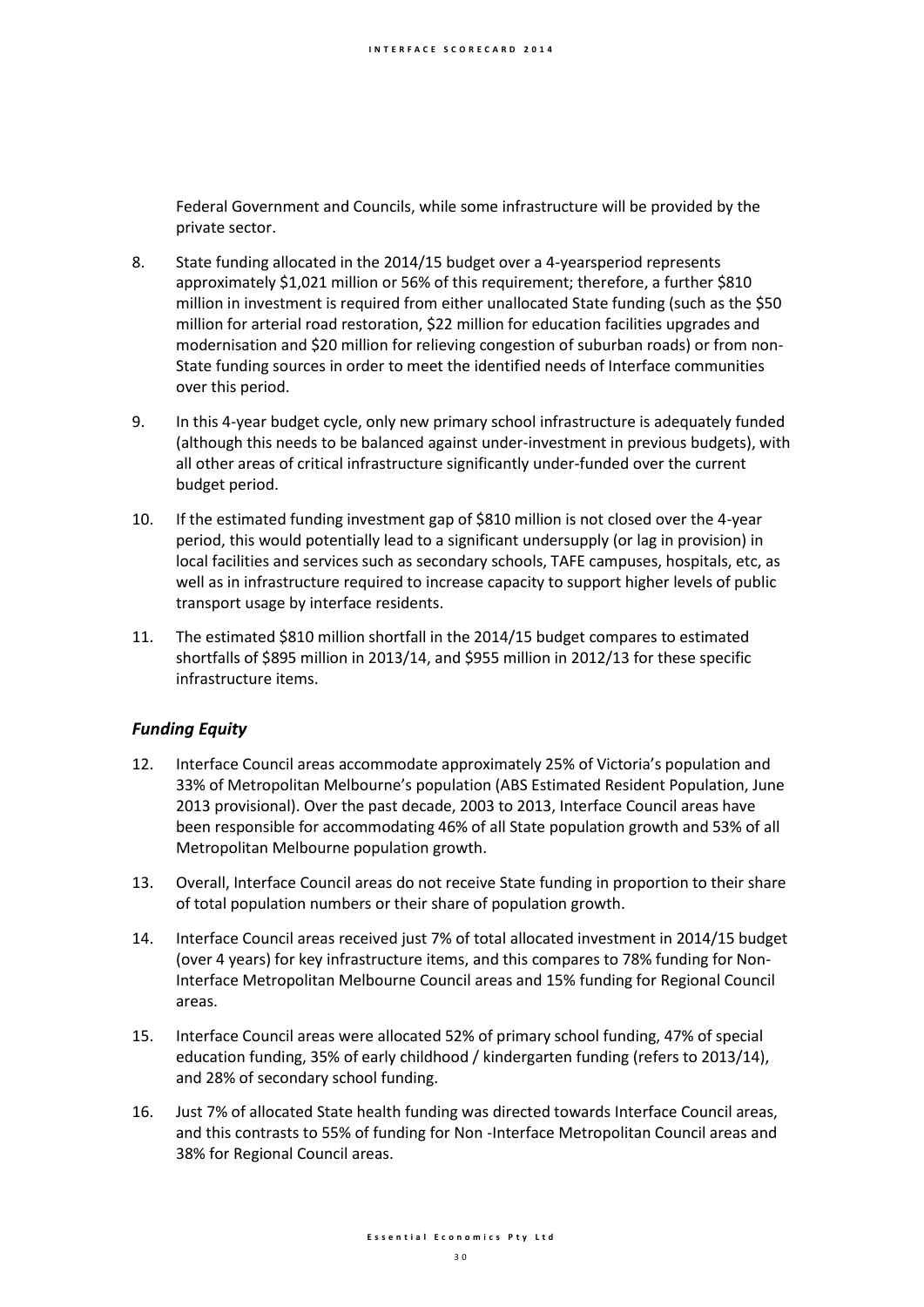- 17. Interface Council areas also received relatively small shares of allocated State justice funding (12%) roads funding (5%) and public transport funding (5%).
- 18. When new 2014/15 budget initiatives are considered for these particular infrastructure items (justice, roads and public transport), Interface Council areas received approximately \$700 million (or 5% of funding), compared to \$12,520 million (or 88% of funding) for Non-Interface Metropolitan Council areas, and \$935 million (or 7% of funding) for Regional Council areas.

### *Interface Economic Development and Investment Trends*

- 19. The unemployment rate in Interface Council areas was 6.5% as of December 2013. This is higher than rates for both Non-Interface Metropolitan Council areas(5.7%) and Regional Council areas (5.4%). Of note are trends observed over the past 12 months, with the unemployment rate in Interface Council areas increasing from 6.0% to 6.5%, while in comparison the rate for Regional Council areas declined from 5.7% to 5.4%. A differential of 1.1% in the unemployment rate now exists between Interface Council areas and Regional Council areas.
- 20. ABS Place of Work data (2011) shows local job provision in Interface Council areas is very low at only 0.51 jobs per workforce participant and this represents a decline in provision from 0.55 jobs per workforce participant in 2006. In contrast, Non-Interface Metropolitan Council areas continue to provide approximately 1 job per workforce participant, while job provision in Regional Council areas has improved significantly in recent years, increasing from 0.83 jobs per workforce participant in 2006 to 1.07 jobs per workforce participant in 2011.
- 21. In 2013, Interface Council areas secured 26% of all new building investment across the State (the same proportion as for 2012, but down from 30% in 2011) which equates to \$3.5 billion in new investment (down from \$4.4 billion in 2012) over the year. The 2013 figure represents a contraction in new building investment of approximately - \$0.9 billion (or -20%) over the 12 months.
- 22. Note that new building investment tends to vary by year due to the 'bulkiness' of certain major investments, and such variations therefore need not necessarily relate to macroeconomic conditions. In this regard an assessment of the longer-term trend is more useful. Three-year investment trends for Interface Council areas show a decline in new building investment from \$5.4 billion in 2011 to \$3.5 billion in 2013 (which equates to a -35% contraction over the period). In comparative terms this decline is larger than the investment contraction observed for Non-Interface Metropolitan Council areas (-18%) and Regional Council areas (-27%) over this period.
- 23. The main focus of investment in Interface Council areas in 2013 remains domestic dwelling construction (\$2.5 billion or 71% of all investment); however, this investment was down from \$3.4 billion in 2012, and the Interface's statewide share of investment in the sector fell slightly from 36% in 2012 to 35% in 2013.